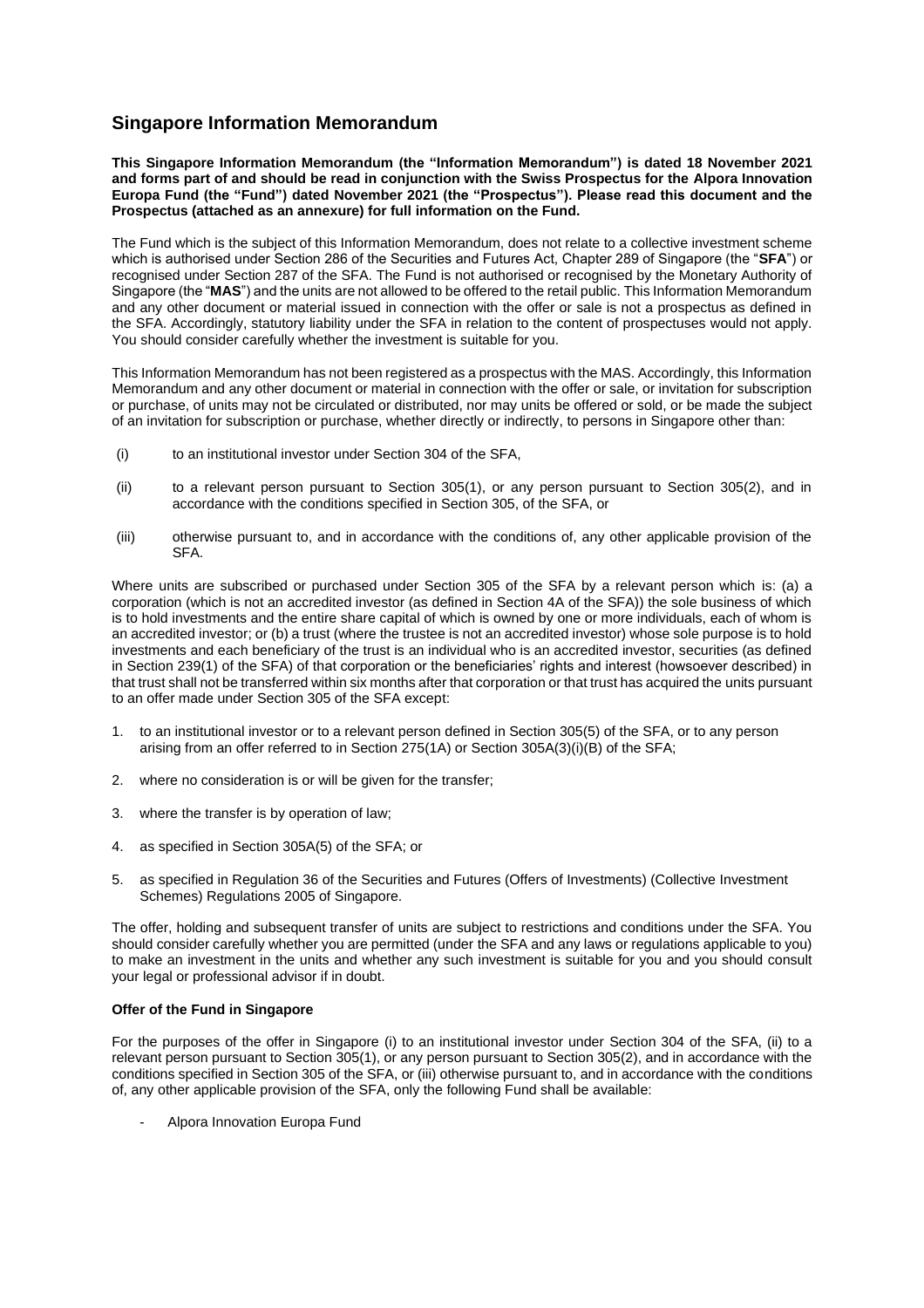This Information Memorandum relates to the Fund. The offer or sale of the units which is the subject of this Information Memorandum is regulated and governed by the provisions of the SFA. The supervisory authority is the Monetary Authority of Singapore (MAS).

Name: Monetary Authority of Singapore Address: 10 Shenton Way, MAS Building, Singapore 079117 Tel: (+65)-6225-5577 Fax: (+65)-6229-9229

#### **Regulatory Information**

#### **1. Fund**

The Fund is an investment fund under Swiss law of the type "securities investment fund" pursuant to the Swiss Federal Act on Collective Investment Schemes of 23 June 2006. The fund contract was drawn up by LLB Swiss Investment Ltd. (formerly LB (Swiss) Investment Ltd.) as fund management company and submitted to the Swiss Financial Market Supervisory Authority (FINMA) with the consent of Bank J. Safra Sarasin AG, Basel, as custodian bank. The fund contract was first approved by the FINMA on 1 July 2014.

Name: Alpora Innovation Europa Fund Supervisory authority: FINMA (Swiss Financial Market Supervisory Authority) Address: Laupenstrasse 27, CH-3003 Bern Tel: (41) 31 327 91 00 Fax: (41) 31 327 91 01 Email: info@finma.ch

#### **2. Custodian**

Name: Bank J. Safra Sarasin AG Supervisory authority: FINMA (Swiss Financial Market Supervisory Authority) Address: Laupenstrasse 27, CH-3003 Bern Tel: (41) 31 327 91 00 Fax: (41) 31 327 91 01 Email: info@finma.ch

#### **3. Manager**

Name: LLB Swiss Investment Ltd. Supervisory authority: FINMA (Swiss Financial Market Supervisory Authority) Address: Laupenstrasse 27, CH-3003 Bern Tel: (41) 31 327 91 00 Fax: (41) 31 327 91 01 Email: info@finma.ch

#### **Past Performance**

Past performance figures can be obtained from the Manager.

#### **Side Letters**

The Manager may enter into side letters from time to time with certain unitholders of the Fund providing for matters relating to an investment in the Fund. Such agreements are entered into on a strictly limited basis in circumstances particular to the relevant unitholder.

#### **Accounts**

The accounts of the Fund can be obtained from the Manager.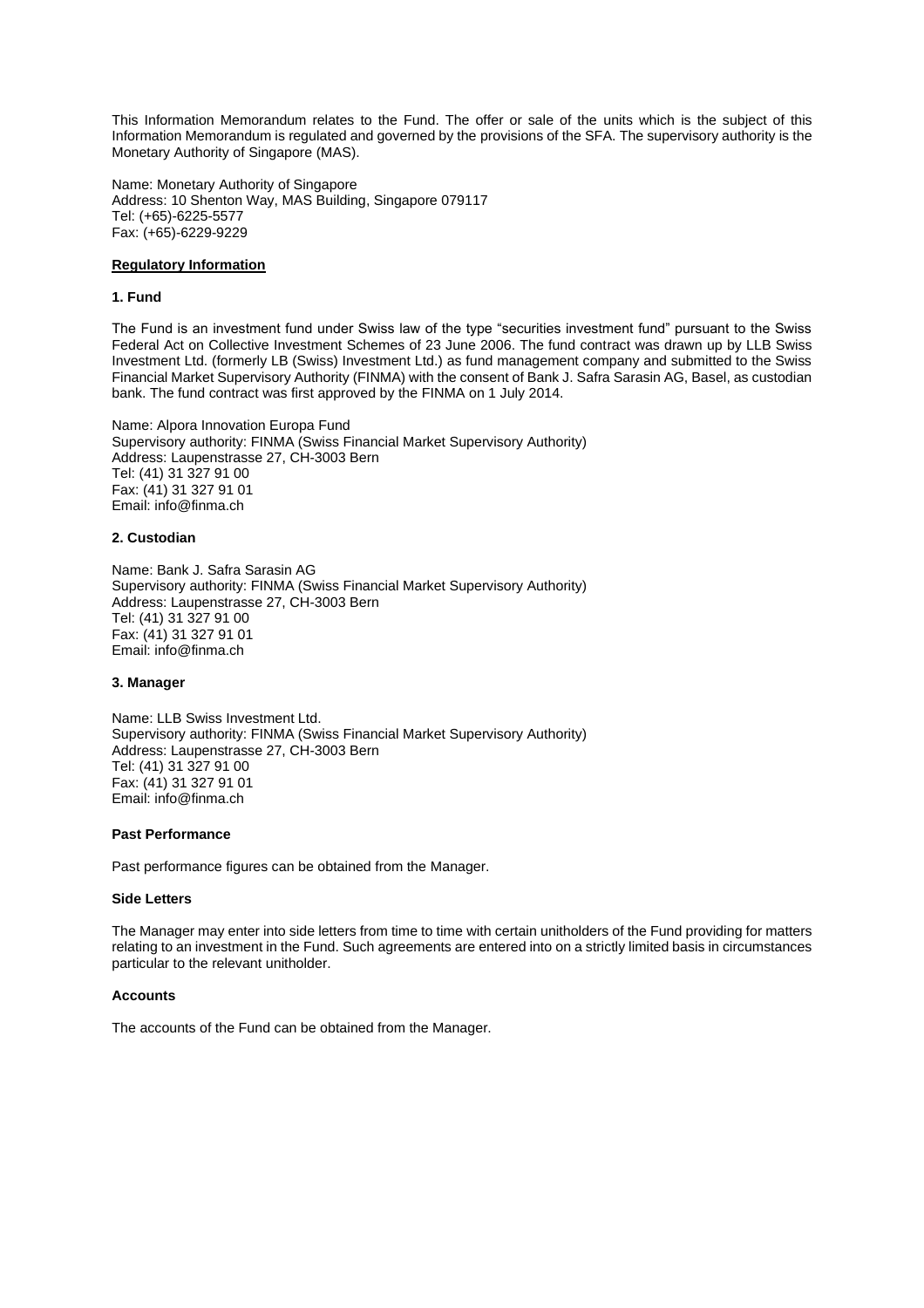# **Alpora Innovation Europa Fund**

Investment Fund of the type 'securities fund' under Swiss law

Prospectus with integrated fund contract November 2021

Fund Management Company: LLB Swiss Investment Ltd., Zurich Custodian Bank: Bank J. Safra Sarasin Ltd., Basel

# LLB Swiss Investment Ltd.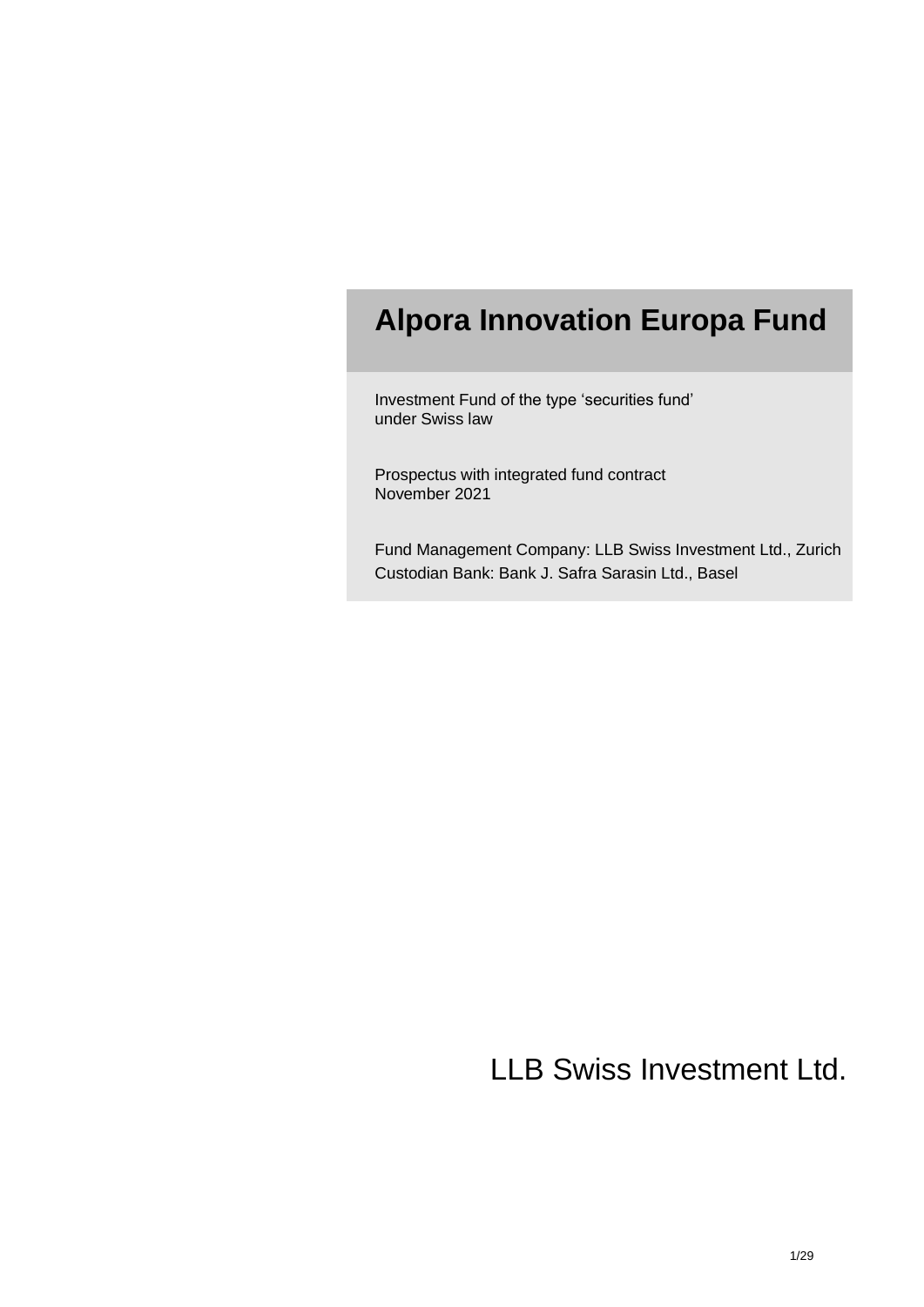## **Table of Contents**

| 1    |                                                                                                 |  |
|------|-------------------------------------------------------------------------------------------------|--|
| 1.1  |                                                                                                 |  |
| 1.2  |                                                                                                 |  |
| 1.3  | Profile of the Typical Investor / Definition of target market within the meaning of MiFID II  7 |  |
| 1.4  |                                                                                                 |  |
| 2    |                                                                                                 |  |
| 2.1  |                                                                                                 |  |
| 2.2  |                                                                                                 |  |
| 2.3  |                                                                                                 |  |
| 3    |                                                                                                 |  |
| 4    | Information about third parties and the sale of units in Germany  12                            |  |
| 4.1  |                                                                                                 |  |
| 4.2  |                                                                                                 |  |
| 4.3  |                                                                                                 |  |
| 4.4  |                                                                                                 |  |
| 5    |                                                                                                 |  |
| 5.1  |                                                                                                 |  |
| 5.2  |                                                                                                 |  |
| 5.3  |                                                                                                 |  |
| 5.4  |                                                                                                 |  |
| 5.5  |                                                                                                 |  |
| 5.6  |                                                                                                 |  |
| 5.7  |                                                                                                 |  |
|      |                                                                                                 |  |
|      |                                                                                                 |  |
| Ш    |                                                                                                 |  |
| Ш    |                                                                                                 |  |
|      | A                                                                                               |  |
|      | B                                                                                               |  |
|      | C.                                                                                              |  |
| IV   | Calculation of the net asset value, and the issue and redemption of units  25                   |  |
| V    |                                                                                                 |  |
| VI   |                                                                                                 |  |
| VII  |                                                                                                 |  |
| VIII |                                                                                                 |  |
| IX   |                                                                                                 |  |
| X.   |                                                                                                 |  |
| ΧI   |                                                                                                 |  |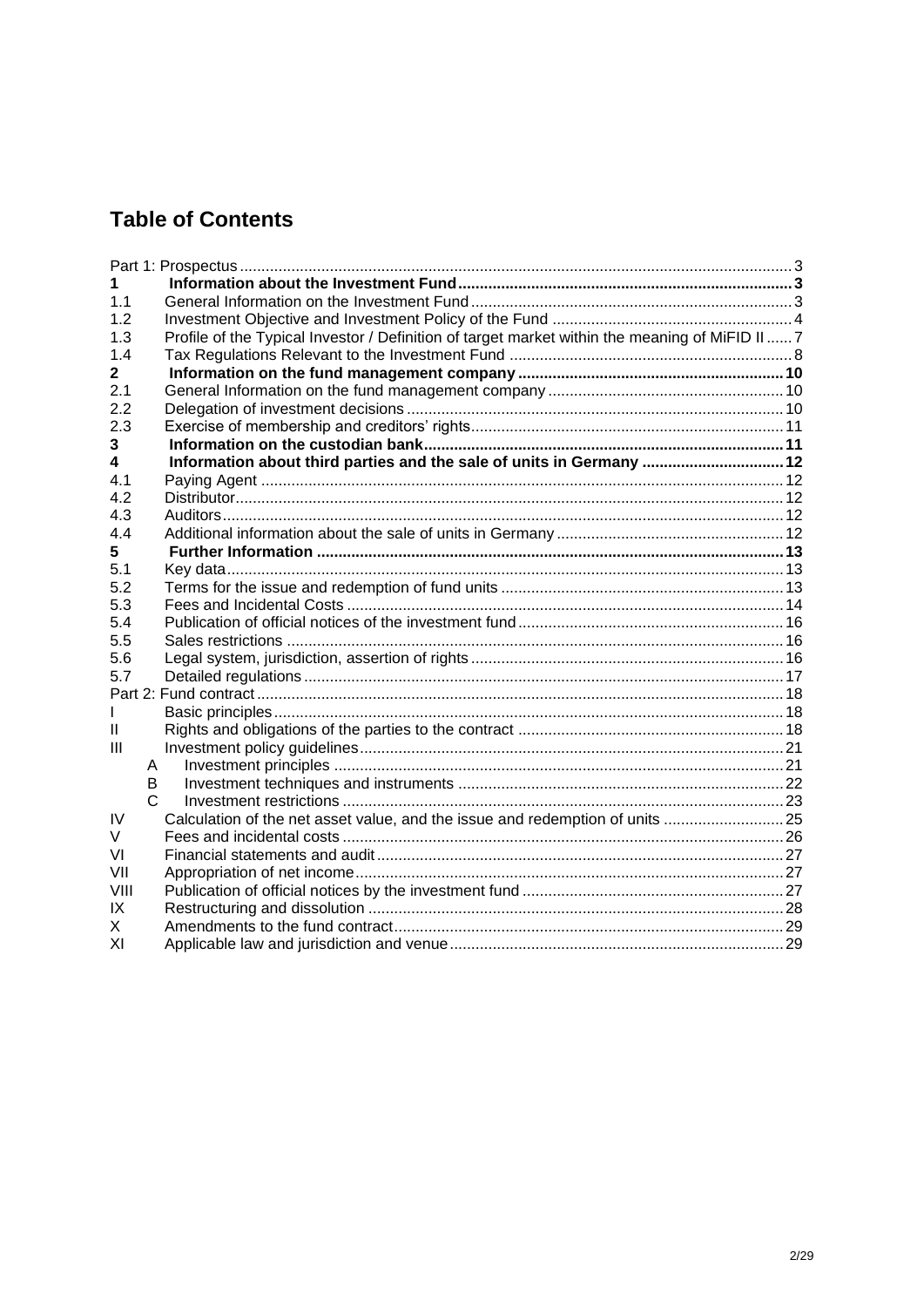### <span id="page-4-0"></span>**Part 1: Prospectus**

This prospectus with integrated fund contract, the Key Investor Information Document, and the most recent annual or semi-annual report (if published after the latest annual report) serve as the basis for all subscriptions of units in this investment fund.

Only the information contained in the prospectus, the Key Investor Information Document or in the fund contract shall be deemed valid.

#### <span id="page-4-1"></span>**1 Information about the Investment Fund**

#### <span id="page-4-2"></span>**1.1 General Information on the Investment Fund**

Alpora Innovation Europa fund is an investment fund under Swiss law of the type "securities investment fund" pursuant to the Swiss Federal Act on Collective Investment Schemes of 23 June 2006. The fund contract was drawn up by LLB Swiss Investment Ltd. (formerly LB(Swiss) Investment Ltd.) as fund management company, and submitted to the Swiss Financial Market Supervisory Authority (FINMA) with the consent of Bank J. Safra Sarasin & Cie AG, Basel, as custodian bank. The fund contract was first approved by the FINMA on 1 July 2014.

The investment fund is based on a collective investment agreement (fund contract), under which the fund management company shall undertake to provide the investor with a stake in the investment fund in proportion to the fund units acquired by the said investor, and to manage this fund at its own discretion and for its own account in accordance with the provisions of the law and the fund contract. The custodian bank is party to the fund contract in accordance with the tasks conferred upon it by the law and the fund contract.

In accordance with the fund contract, the fund management company shall have the right to to establish, liquidate or merge unit classes at any time, subject to the consent of the custodian bank and the approval of the supervisory authority.

There are currently the following unit classes which are equally suitable for all investors:

The unit classes differ in terms of the fee structure, the reference currency, the currency hedging and the payment of retrocessions and/or rebates:

- "EUR A"-Class: accumulation class, denominated in Euro EUR (reference currency), which is at the same time the reference currency of the fund. No minimum investment is required. No retrocessions or rebates are paid in respect of the distribution of the "EUR A" class.
- − "EUR B"-Class: accumulation class, denominated in Euro EUR (reference currency), which is at the same time the reference currency of the fund. No minimum investment is required. Retrocessions and rebates may be paid in respect of class "EUR B".

For investors without an asset management or investment advisory contract and for investors with such contract but without renouncement of reimbursement of distribution fees class "EUR B" is not suitable, as class "EUR D" has lower costs.

Class "EUR B" is suitable for investors, who have a signed contract with a fiduciary or an investment consultant and have renounced therein legally valid the reimbursement of distribution fees, because these distribution fees compensate a lower commission on the asset management- or investment advisory contract. The difference of the management or advisory commission must be lower than the difference between class "EUR B" and "EUR D".

It is recommended that investors in class "EUR B" check in all cases, whether this class is suitable for them.

- "EUR D"-Class: accumulation class, denominated in Euro EUR (reference currency), which is at the same time the reference currency of the fund. No minimum investment is required. Retrocessions and rebates may be paid in respect of class "EUR D".
- − "EUR E"-Class: accumulation class, denominated in Euro EUR (reference currency), which is at the same time the reference currency of the fund. No minimum investment is required. Retrocessions and rebates may be paid in respect of class "EUR E".

For investors without an asset management or investment advisory contract and for investors with such contract but without renouncement of reimbursement of distribution fees class "EUR E" is not suitable, as class "EUR D" has lower costs.

Class "EUR E" is suitable for investors, who have a signed contract with a fiduciary or an investment consultant and have renounced therein legally valid the reimbursement of distribution fees, because these distribution fees compensate a lower commission on the asset management- or investment advisory contract. The difference of the management or advisory commission must be lower than the difference between class "EUR E" and "EUR D".

It is recommended that investors in class "EUR E" check in all cases, whether this class is suitable for them.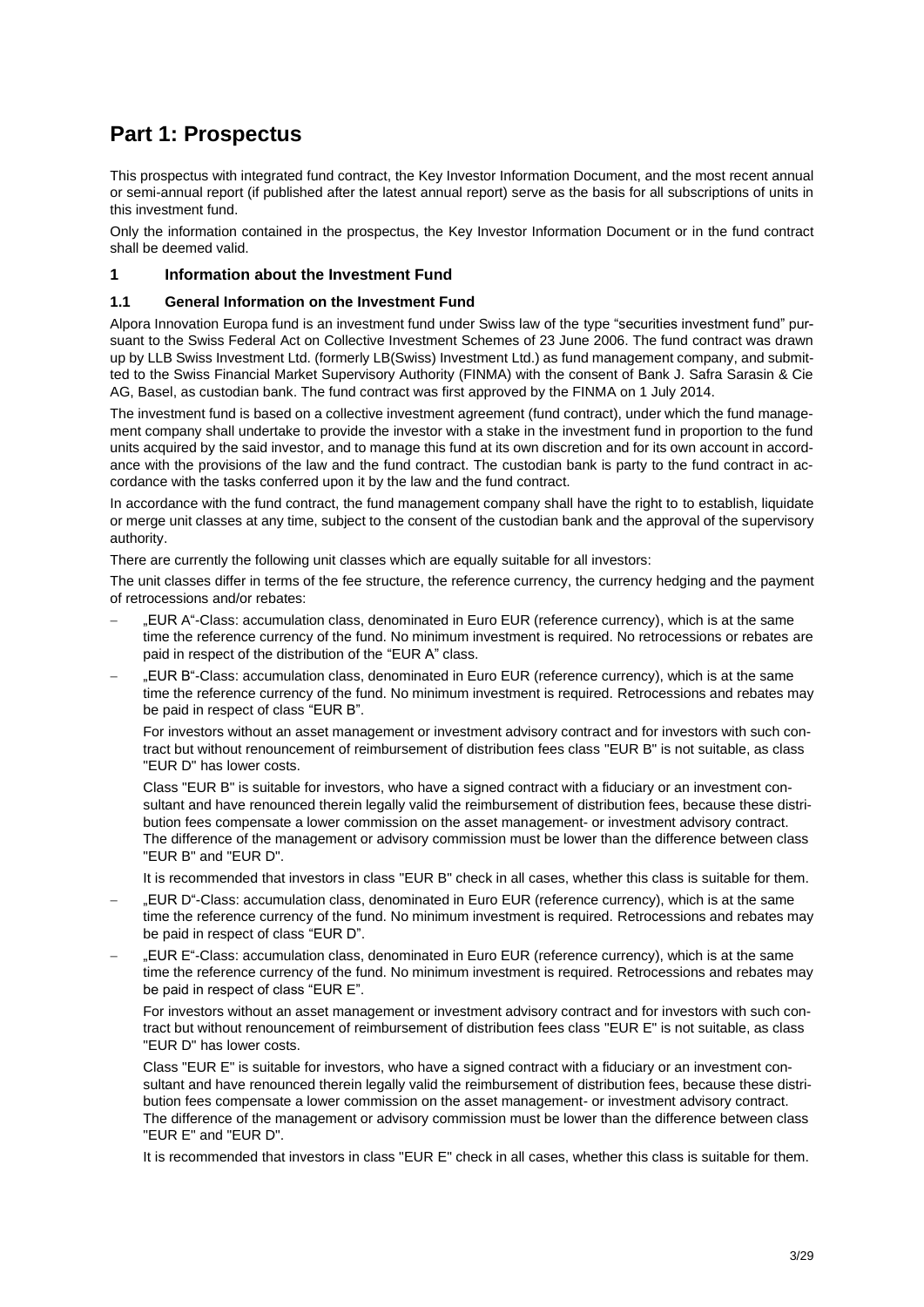- − "CHF-hedged"-Class: accumulation class, denominated in Swiss Francs CHF (reference currency). At least 90% of the reference currency of this class (CHF) will be hedged against the reference currency of the fund (EUR). No minimum investment is required. No retrocessions or rebates are paid in respect of the distribution of the "CHF-hedged" class.
- − "CHF-hedged R"-Class: accumulation class, denominated in Swiss Francs CHF (reference currency). At least 90% of the reference currency of this class (CHF) will be hedged against the reference currency of the fund (EUR). No minimum investment is required. Retrocessions and rebates may be paid in respect of class "CHF-hedged R".

For investors without an asset management or investment advisory contract and for investors with such contract but without renouncement of reimbursement of distribution fees class "CHF-hedged R" is not suitable, as class "CHF-hedged" has lower costs.

Class "CHF-hedged R" is suitable for investors, who have a signed contract with a fiduciary or an investment consultant and have renounced therein legally valid the reimbursement of distribution fees, because these distribution fees compensate a lower commission on the asset management- or investment advisory contract. The difference of the management or advisory commission must be lower than the difference between class "CHF-hedged R" and "CHF-hedged".

It is recommended that investors in class "CHF-hedged R" check in all cases, whether this class is suitable for them.

− "USD-hedged R"-Class: accumulation class, denominated in US Dollar USD (reference currency). At least 90% of the reference currency of this class (USD) will be hedged against the reference currency of the fund (EUR). No minimum investment is required. Retrocessions and rebates may be paid in respect of class "USD-hedged R".

At the moment there is no minimum subsequent investment amount required for both unit classes.

Unitholders may request on any dealing day to switch shares of any unit class to shares of another unit class based on the net asset value of the unit classes, if they meet the contractual requirements for participation in the unit class they want to switch in.

The investor participates only in the assets and in the earnings of the unit class, where he is invested. All unit classes are entitled to participate in the undivided assets of the fund. This participation may be different due to specific costs of these particular unit classes or specific income distributions of these particular unit classes. Therefore the NAV per unit may be different for each unit class.

The individual unit classes do not constitute segregated pools of assets. Although costs are in principle charged only to the unit class for which the service in question was rendered, the possibility of a unit class being held liable for the liabilities of another unit class therefore cannot be ruled out.

The reference currency of all relevant unit classes and of the fund itself is not necessarily the currency in which the direct or indirect investments of the fund are denominated.

For all unit classes the risks of assets whose reference currency is not the same as the reference currency of the respective unit class of the fund, the currency risk may be totally or partially hedged. As full hedging is not required, investment loss due to foreign-exchange market risks cannot be excluded. If differing unit classes are established, all issued units of a unit class shall have identical structural features.

The fund management company shall undertake to treat all investors in the fund fairly. The fund management company shall not place the interests of one investor or a group of investors before the interests of another investor or investor group in the management of the liquidity risk and the redemption of units. The fund management company shall primarily take the principle of the equal treatment of investors into account in that is ensures that no investor can gain an advantage through the purchase or sale of units at already known unit prices. Therefore, it shall set a daily order acceptance deadline. Subscription and redemption orders, received at the custodian bank by 9 am (CET) on a bank business day (order date), will be processed based on the net asset value applicable on the next bank business day (valuation day). Therefore, the net asset value used for settlement is not yet known at the point in time when the order was issued (forward pricing). It is calculated on the valuation day based on the closing price on the order date.

#### <span id="page-5-0"></span>**1.2 Investment Objective and Investment Policy of the Fund**

#### **1.2.1 Investment Objective**

The investment objective of this investment fund is to attain an increase in value through investments in shares of innovative European companies (including in Switzerland) or in those, which exercise a predominant proportion of their economic activities in Europe. Companies, which have demonstrated innovation strength, qualify for the share selection. The following evaluation criteria shall be used for the share selection (not exhaustive):

- Investments in research and development
- Collaborative research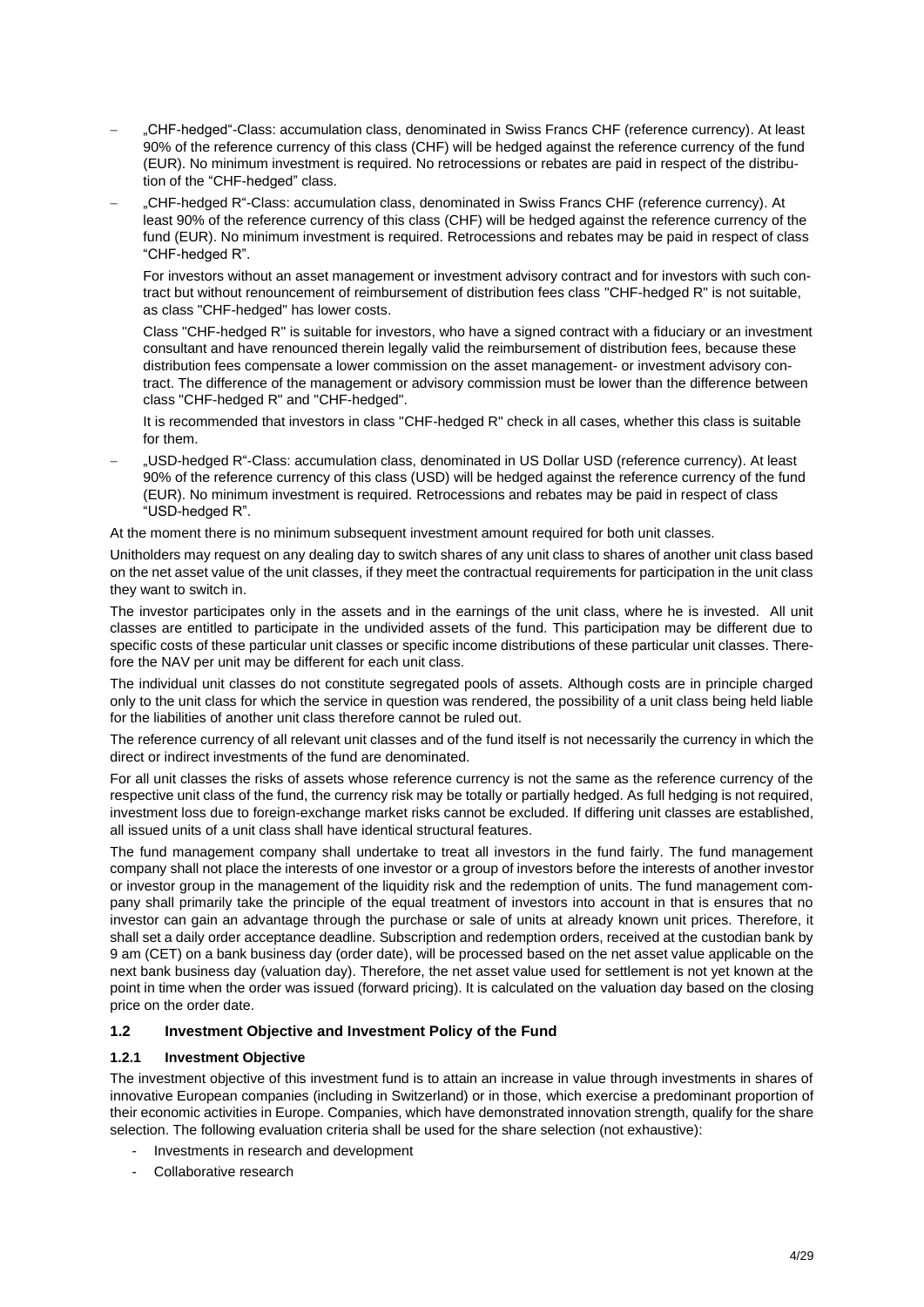- Patent applications
- Innovation process management in the company

ALPORA Ltd., Zug, Switzerland, provides the basic research for the asset manager of the investment fund and thus an investment universe. The companies included in the investment universe have a high level of innovation efficiency. The business operations of ALPORA Ltd. encompass the provision of services and consulting in the quantitative assessment of the innovation capabilities and the innovation management of companies. The services and products of ALPORA Ltd. serve the investors and financial institutions in the identification of the innovation efficiency of companies.

#### Classification of the fund according to the European Disclosure Regulation 2019/2088 (SFDR - Sustainable Finance Disclosure Regulation):

The Fund is a product under Article 8 of the European Disclosure Regulation 2019/2088.

The asset manager takes ESG aspects (ESG: Environmental, Social, Governance) into account in the financial analysis and investment decision-making process. In doing so, the asset manager applies a combination of exclusion criteria (so-called negative selection) and ESG integration approach. For the implementation, the asset manager relies on data from selected third-party providers and, if necessary, on its own analyses. Direct investments in securities of companies that violate important international or national standards (namely: U.N. Global Compact Ten Principles) are excluded. In the ESG integration approach, ESG risks and opportunities are taken into account in the conventional financial analysis and investment decision-making process on the basis of systematic processes.

In the medium to longer term, the asset manager assumes that broadly diversified, sustainable investments will generate a return comparable to traditional investments. However, no guarantee can be given in this respect.

The principle of "avoidance of significant adverse impacts" is only applied to those investments that take into account the EU criteria for environmentally sustainable economic activities. The remaining investments of this financial product do not take into account the EU criteria for environmentally sustainable economic activities.

#### **1.2.2 Investment Policy**

For this purpose, the fund management company, after deduction of the liquid assets, primarily invests the fund assets in:

equity securities and related warranties (shares, profit-sharing certificates, cooperative certificates, participation certificates and the like) in European companies (including Switzerland) or or in those, which exercise a predominant proportion of their economic activities in Europe.

The portion of the equity securities and related warranties is 100% of the fund assets (after the deduction of liquid assets). Currency risks from investments in equity securities and related warranties can be hedged in relation to the reference currency of the fund (EUR).

Investment in real estate (both direct investment in individual properties and in real estate funds) is not allowed.

The purchase of other collective capital investments (target funds) is not permitted.

#### **1.2.3 Investment restrictions**

Including the derivatives, the fund management company may invest up to 10% of the fund assets in securities from the same issuer. The total value of the securities of issuers in which more than 5% of the fund assets are invested may not exceed 40% of the fund assets.

#### Investment restrictions for the fund management company

In accordance with Art. 84 para. 2 CISO, the supervisory authority has authorized the fund management company to increase the limit regarding the restriction of participation in a single issuer from 10% pursuant to Art. 84 para. 1 CISO to 20% for funds with an investment policy focus on a "narrow market". The detailed provisions in this regard are set out in § 15 of the fund contract. Due to its investment policy, this fund has no focus on a "narrow market" and is therefore allocated to the investment segment "Others".

Detailed information on the investment restrictions can be found in the fund contract (see Part 2 § 15).

#### **1.2.4 Management of Collateral**

#### *Permitted types of collateral:*

Assets received as collateral as part of investment techniques or OTC transactions must satisfy the following requirements:

- They are highly liquid and traded on a regulated market or multilateral trading facility with transparent
	- pricing They can be sold quickly at a price that is close to its pre-sale valuation;
- they are valued on at least a daily basis. Assets that exhibit high price volatility should not be accepted as collateral unless suitably conservative haircuts are in place;
- they should be issued by an entity that is independent from the counterparty or by a company that does not belong to nor is dependent on the counterparty's group;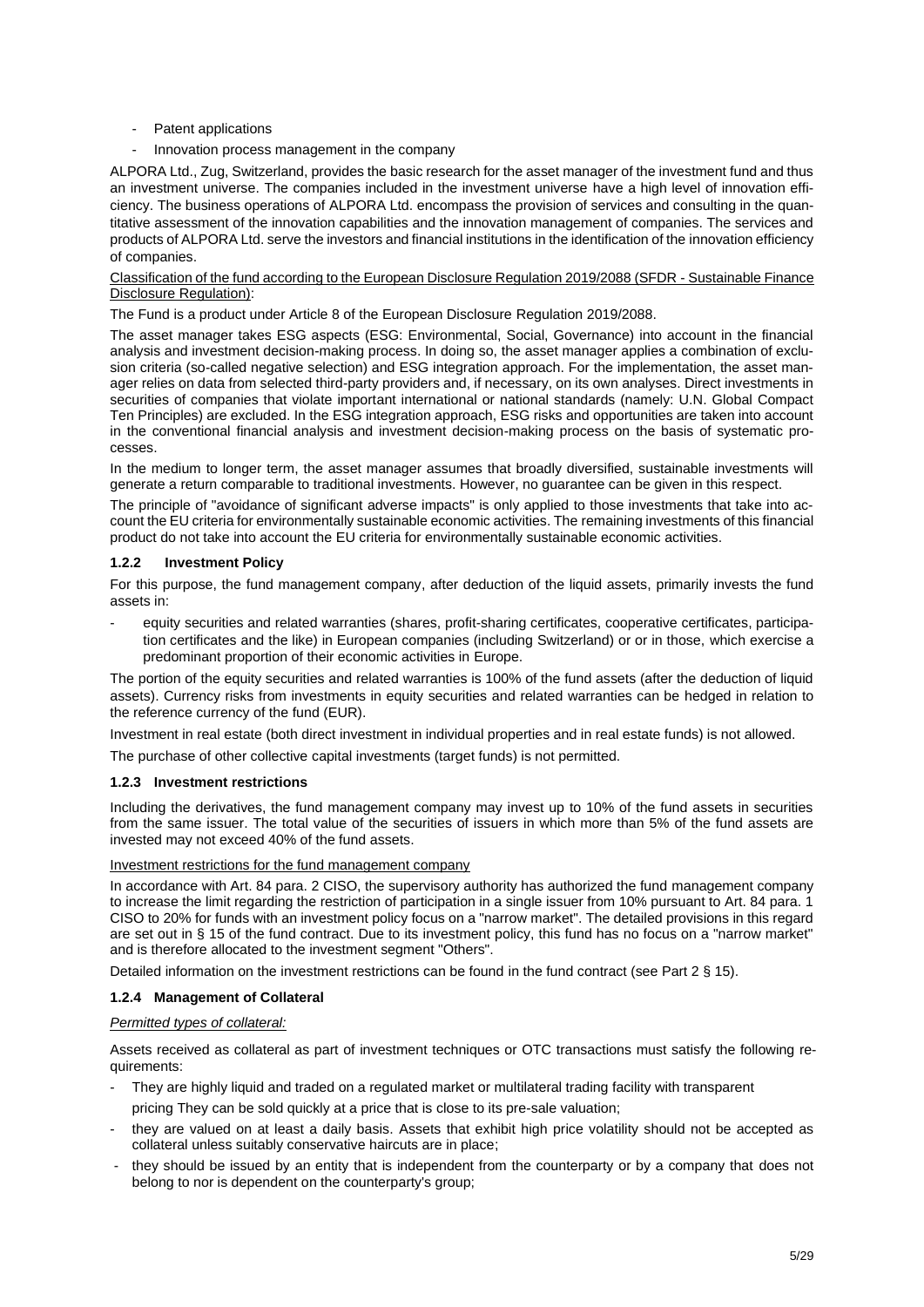Issuer credit quality of collateral received should be of high quality.

#### *Required level of collateralization*

The required level of collateralisation is fulfilled by the following obligations and requirements in the management of collateral:

- collateral should be sufficiently diversified in terms of country, markets and issuers. The criterion of sufficient diversification with respect to issuer concentration is considered to be respected if the collateral exposure to a given issuer does not exceed 20% of its net asset value. Deviation from this rule is permitted if the collateral is issued or guaranteed by an OECD country, a public-law entity from the OECD, or by an international public-law organization to which Switzerland or a member state of the European Union belongs or the approval conditions set out in Article 83 paragraph 2 CISO are met. If collateral is provided by more than one counterparty, an aggregate perspective must be ensured;
- The fund management company or its agents must be able to obtain power of disposal over, and authority to dispose of the collateral received at any time in the event of default by the counterparty, without involving the counterparty or obtaining its consent; assets received as collateral will be booked into a safe custody account with the custodian bank in the name of the fund management company with reference to the fund;
- The fund management company or its agents may not re-lend, re-pledge, sell or reinvest collateral pledged or transferred to them or use it as part of a repurchase transaction or to hedge obligations arising from derivative financial instruments. If a counterparty fails to perform its obligations in a timely manner, the fund management company decides on the realization of the collateral to indemnify the collective investment scheme;
- if the fund management company receives collateral for at least 30% of a fund's assets, it must ensure that the liquidity risks can be captured and monitored appropriately. Regular stress tests must be carried out that take account of both normal and exceptional liquidity conditions. The controls carried out must be documented;
- The fund management company and its agents must be in a position to attribute any uncovered claims remaining after the realization of collateral to the securities funds whose assets were the subject of the underlying transactions.

#### *Determination of security margins*

The fund management company and its agents provide for appropriate security margins.

The risks involved in the management of the collateral are taken into account in the risk management process. These are namely operational risks, liquidity risks and counterparty risks.

#### **1.2.5 Significant Risks and Risk Profile**

Through its thematic concentration on shares in innovative European companies (including Switzerland), the investment fund has significant risks, which are associated with the investment in shares. The prices of shares of especially innovative companies, as a rule, generally have above-average valuation volatility, which is reflected in the unit value of the investment fund.

The risks, which are mentioned in connection with investments in shares, play an important role in this. Relevant here are the general risks inherent to the markets as well a specific company risks and liquidity risks.

The significant risks of the investment fund therefore consist of changes in the market value of the respective investments. There can be considerable fluctuations in inventory value depending on the general trend of the exchanges and the development of the share titles held in the fund portfolio. It cannot be ruled out that the value can drop over longer periods of time. There is no guarantee that the investor will achieve a given return and that units may be given back to the fund management company at a specific price.

Sustainability risk is the negative impact on the value of an investment caused by sustainability factors. Sustainability factors may include environmental, social and/or governance aspects, and may be exogenous and/or company-specific. Sustainability risks can lead to a material deterioration of a company's financial profile, profitability or reputation and thus have a significant impact on security prices.

Consideration of sustainability risks in the investment process may result in not participating in potentially attractive investment opportunities. Moreover, the data obtained from external ESG data providers may be incomplete, inaccurate, different or unavailable. Therefore, there is a risk that a security or issuer may be misjudged and wrongly included in or excluded from the fund's portfolio. The fund is based on a sustainable approach, for which there are no uniform standards and this may be subjective. Therefore, comparability between different sustainable products may be difficult.

The current risk profile of the investment fund is presented in the important information for the investor (key investor information document or KIID).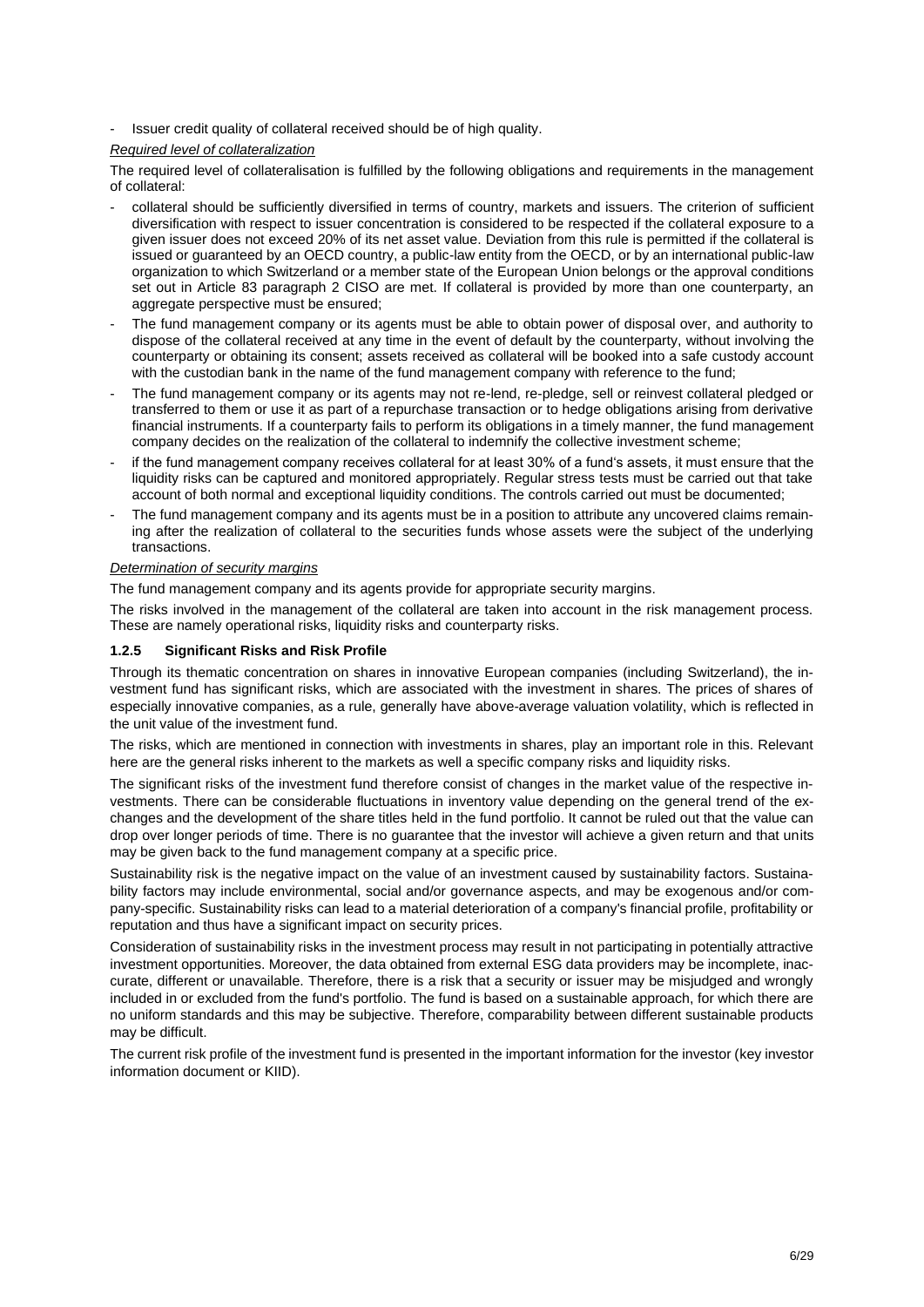#### **1.2.6 The Use of Derivatives**

The fund management company may use derivatives. However, even under extreme market circumstances, the use of derivatives may not lead to a deviation from the investment objectives or a change the investment character of the fund. The Commitment Approach I is applied for the assessment of risk.

Derivatives form part of the investment strategy and are not used solely to hedge possible currency risks resulting from investment positions in relation to the reference currency of the investment fund.

Only basic forms of derivatives may be used, namely futures (forward transactions), as described in more detail in the fund contract (cf. § 12), provided the underlying securities are permitted as investments in accordance with the investment policy. The derivative transactions may be concluded either on a stock exchange or another regulated market open to the public, or in OTC (over-the-counter) trading. In addition to market risks, derivatives are also subject to counterparty risk, i.e. the risk that the party to the contract may not be able to meet its obligations and may thus cause a financial loss.

Even under exceptional market conditions, the use of derivatives may not have either a so-called leverage effect on the fund assets nor correspond to a short sale.

Detailed information on the fund's investment policy and its restrictions, as well as the permitted investment techniques and instruments (in particular derivatives and their scope) are contained in the fund contract (cf. part 2, §§ 7-15).

#### **1.2.7 Liquidity Management**

The fund management company has documented written principles and procedures for the investment fund, which make it possible for it to monitor and guarantee the liquidity risks of the investment fund so that the liquidity profile of the equity of the investment fund covers the underlying obligations of the investment fund.

The fund management company monitors the liquidity risks, which can result at the level of the investment fund or assets. It makes an estimate of the liquidity of the assets in the investment fund in relation to the fund assets and establishes a liquidity ratio for this. The evaluation of the liquidity includes, for example, an analysis of the trading volume, the complexity of the assets, the number of trading days, which would be necessary to dispose of the respective assets without having an influence on the market price.

The fund management company monitors the liquidity risks, which can result from an increase in demand from investors on the redemption of units from investors. Here, the fund management company forms an opinion based on the expectations for net cash flow changes while taking into account the available information about the investor structure and experience values from historic net cash flow changes. It takes into account the effects of large-scale withdrawal risks and other risks (for example, reputation risks).

The rights of return under normal and exceptional circumstances as well as the suspension of redemption are defined under section 5.2 of the Prospectus as well as in § 17 of the fund regulations.

#### <span id="page-8-0"></span>**1.3 Profile of the Typical Investor / Definition of target market within the meaning of MiFID II**

The collective investment scheme is suitable for investors with a long-term investment horizon, who strive primarily for growth in the capital invested. The investors can accept considerable fluctuations and a long-lasting decline in the net asset value of the fund shares. They have experience with the substantial risks of a share investment trust. The investor may not depend on a specific timeframe for the realization of the investment.

The definition of the target markets of the fund can be found in the PRIIP KID in the section . What is the type of the product?". This PRIIP KID has been set up pursuant to the guidelines of the delegated regulation 2017/653 of the EU Commission resp. in addition to the relevant fund documents in accordance with Swiss law. The actual PRIIP KID of the fund is available on the website www.llbswiss.ch. For Retail Clients of the EU resp. EEA countries this PRIIP KID together with the present prospectus with integrated fund contract as well as the last annual and semiannual reports (if published after the last annual report) is the basis for any subscriptions.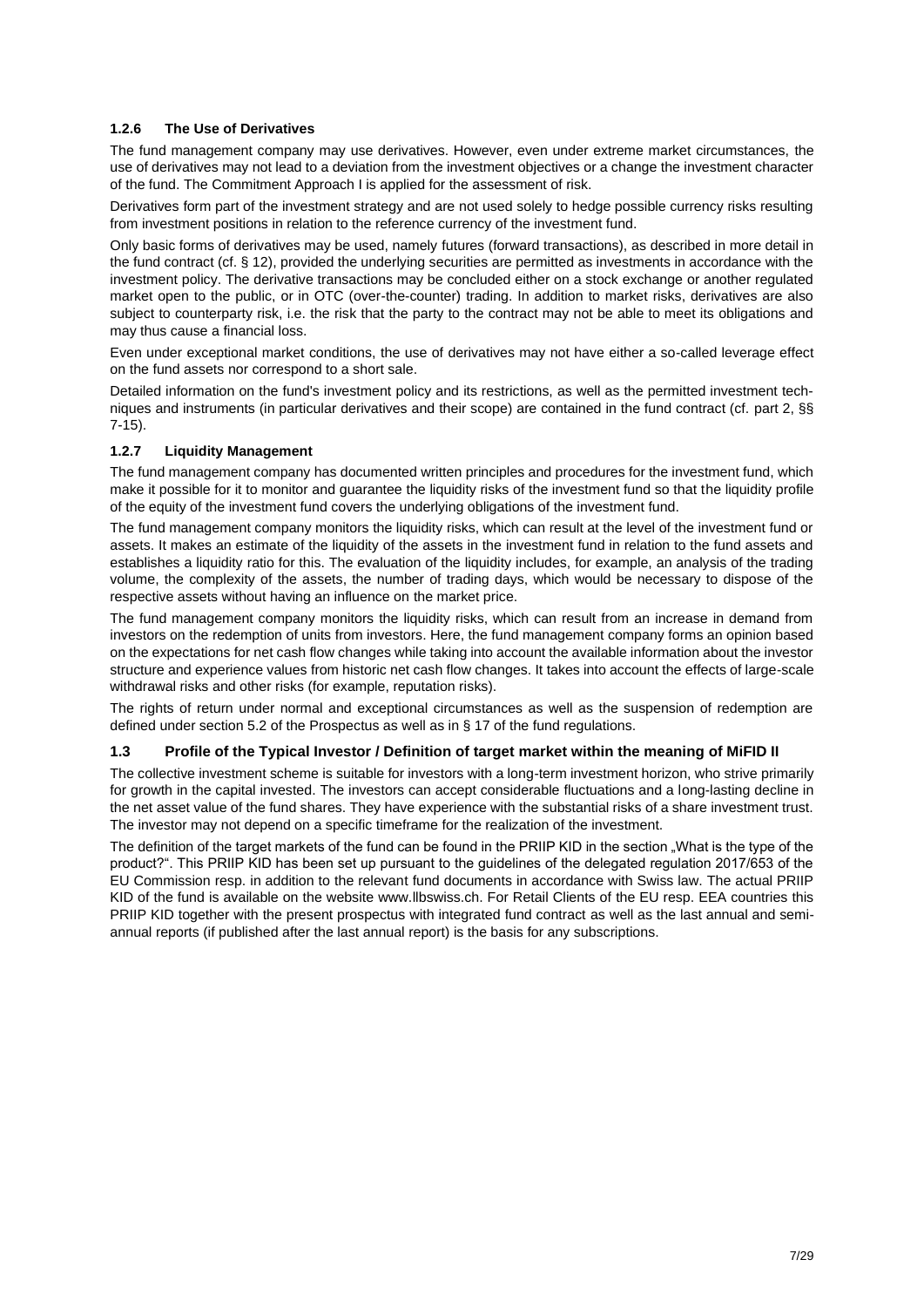#### <span id="page-9-0"></span>**1.4 Tax Regulations Relevant to the Investment Fund**

The fund has no legal personality in Switzerland. It is not subject to tax on income or capital. The fund management company can reclaim the Swiss federal withholding tax deducted from the investment fund's domestic income in full for the investment fund.

Income and capital gains realized outside Switzerland may be subject to the relevant withholding tax deductions imposed by the country of investment. To the extent possible, these taxes will be reclaimed for the investor in Switzerland based on the double-taxation agreement provisions or other corresponding agreements.

Income distributions made by the fund to investors domiciled in Switzerland are subject to Swiss federal withholding tax (source tax) at 35%. Any capital gains paid on a separate coupon are not subject to withholding tax irrespective of whether they are reinvested or distributed. Any capital gains paid on a separate coupon are not subject to withholding tax.

Investors domiciled in Switzerland may reclaim the deducted withholding tax via their tax returns or by submitting a separate refund application.

Investors domiciled outside Switzerland can reclaim the withholding tax under the provisions of a possibly existing double-taxation agreement between Switzerland and their country of domicile. There is no possibility of reclaiming when such an agreement is not in place.

Distributions of income to investors domiciled outside Switzerland are made free of Swiss withholding tax, provided at least 80% of the fund's income stems from foreign sources. Furthermore, these are subject to confirmation from a bank stating that the units in question are held at the bank in the custody account of an investor domiciled outside Switzerland, and that the distributions of income are credited to this investor's account (declaration of domicile / affidavit). No guarantee can be given that at least 80% of the fund's income will stem from foreign sources. It is assumed for this investment fund that the preconditions of the domicile declaration are present.

If withholding tax is charged to an investor domiciled outside Switzerland owing to the failure to present a declaration of domicile, under Swiss law they may submit a refund application directly to the Swiss Federal Tax Administration in Bern.

Further, both income as well as capital gains, whether distributed or reinvested, depending on the person, which are directly or indirectly related to the units, can be partially or entirely subject to a so-called paying agent tax.

#### **Information for investors in Germany:**

The fund under Swiss law (approved by the Swiss Financial Market Supervisory Authority FINMA) qualifies as investment fund within the meaning of the German investment tax law (Investmentsteuergesetz, InvStG). For the purpose of the taxation of the investors regular reports are submitted to WM Datenservice. In addition, the relevant tax information is made available on the website of the fund management company (www.llbswiss.ch). The preparation and verification of the relevant tax information for the German investor shall be provided by the German tax advisor of the fund management company.

#### Right to partial tax release for equity and mixed funds:

In principle, the fund management company intends to ensure the formal qualification as equity resp. mixed fund for investment funds, which meet the conditions for equity resp. mixed funds within the meaning of § 2 (ciph. 6 and 7) InvStG (new) due to their investment strategy, by the insertion of a wording to this effect hereafter.

The fund management company ensures that, at least 51% of the fund's assets are invested in equities, which are admitted to the official market on a stock exchange or in another organized market or included in another organized market there and which are not units of an investment fund or REITs. Investments in other collective investment schemes are taken into consideration either in the amount of the daily published rates of the value they actually hold in equities or in the minimal amount stated in the investment requirements of these funds. German investors should therefore benefit from the bonus of a partial tax release according to § 20 (1) InvStG (new). A German tax advisor has been assigned to monitor the observance of investment restrictions and to document them in an appropriate way.

The present investment fund therefore qualifies as an equity fund according to § 2 (6) InvStG (new).

The daily equity ratio (according to German tax law) in the fund will be published when needed on WM Datenservice. Status certification:

The fund qualifies for German tax purposes as investment fund within the meaning of § 1 (2) InvStG (new). It will be ensured, that a respective status certification according to § 7 (3 and 4) InvStG (new) will be available. Thus on dividend income and/or income on debt securities with mortgage cover a reduced rate for the German withholding tax will be applied by the German paying agent.

This tax information is based on the current legal situation and practice. It is expressly subject to changes in legislation, the decisions of the courts and the ordinances and practices of the tax authorities in Switzerland.

**Taxation and other tax implications for investors, who hold, buy or sell fund units are defined by the tax laws and regulations in the investor's country of domicile. Neither the Fund Management Company nor the**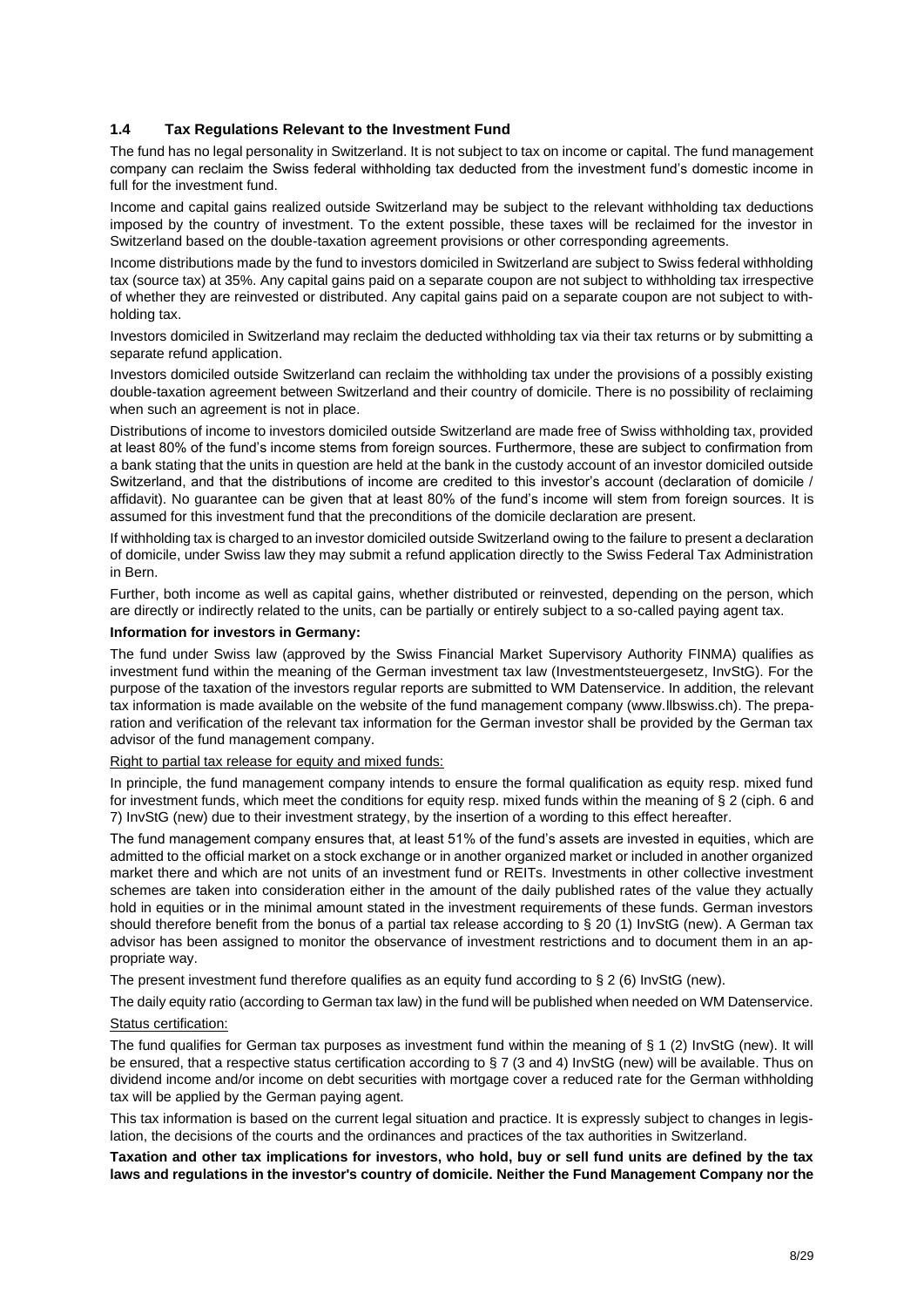**Custodian Bank may be held responsible for individual tax consequences for investors resulting from the purchase and sale or holding of fund units.**

**Potential investors should inform themselves about the laws and ordnances, which apply to the subscription, purchase, ownership and sale of shares or units in the place of domicile and, if applicable, seek counsel.** 

The Fund has the following tax status:

International automatic exchange of information in tax matters (automatic exchange of information)

For the purposes of the automatic exchange of information in accordance with the Common Standard on Reporting and Due Diligence for Financial Account Information (CRS) of the Organization for Economic Co-Operation And Development (OECD), the Fund qualifies as a non-reporting financial institution.

#### FATCA:

The investment fund has been registered with the tax authorities in the United States as a Registered Deemed-Compliant Financial Institution under a Model 2 IGA as provided for by Sections 1471 – 1474 of the U.S. Internal Revenue Code (Foreign Account Tax Compliance Act, including related ordinances, FATCA).The investment fund is neither licensed nor registered in the United States of America (USA) in conjunction with the tax considerations. The investment fund therefore can be classified as intransparent, which can be linked to tax consequences.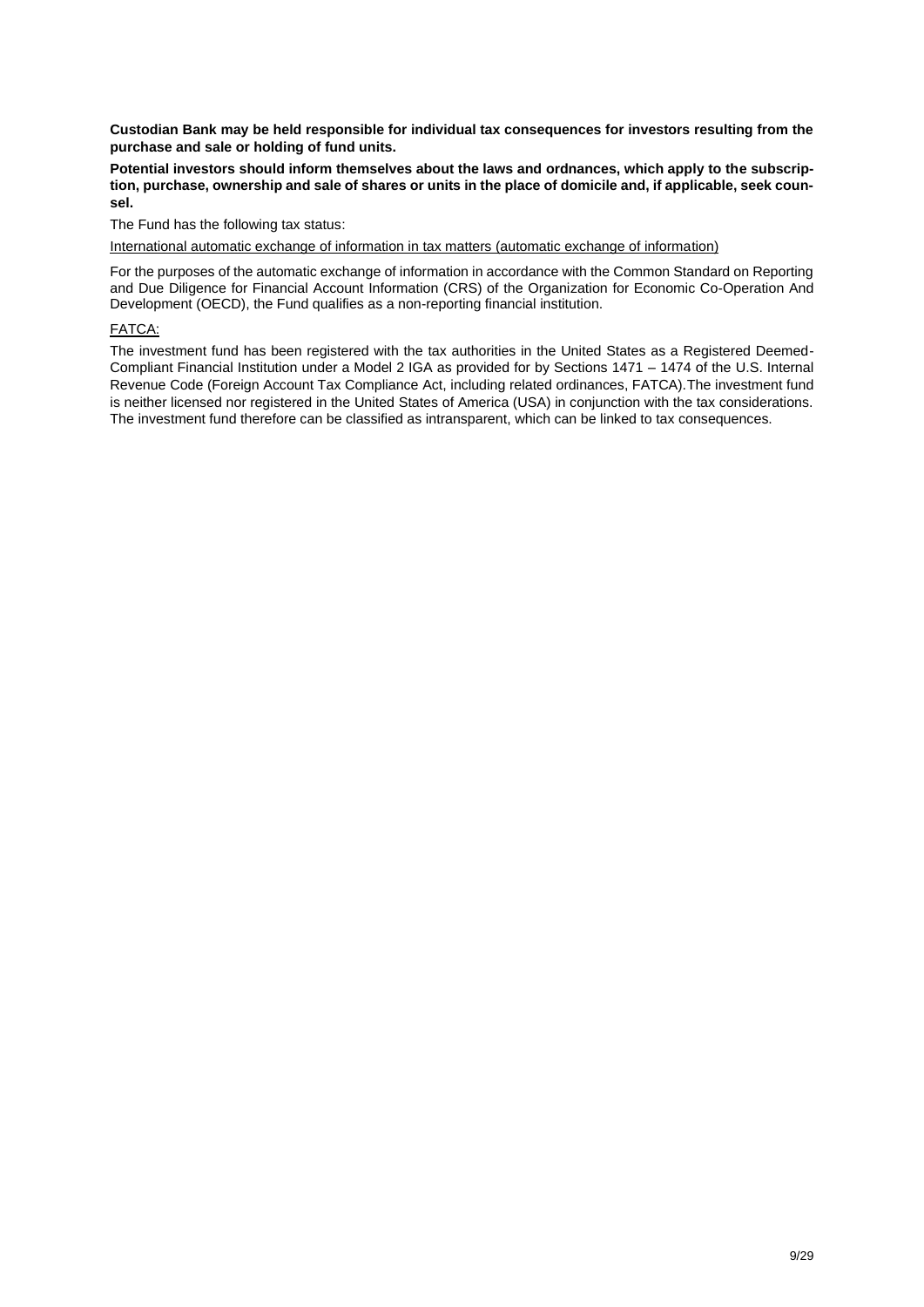#### <span id="page-11-0"></span>**2 Information on the fund management company**

#### <span id="page-11-1"></span>**2.1 General Information on the fund management company**

The fund management company is LLB Swiss Investment Ltd. The fund management company, which is domiciled in Zurich, Switzerland, has been active in the fund business since its formation as a joint-stock company in 1995.

On the 31st of December 2020 the subscribed share capital of the fund management company amounted to CHF 8,000,000.00 million. The share capital is divided into registered shares and has been paid up to 100%.

The fund management company has covered the professional liability risks, which result from the management of investment assets and could result from the professional negligence of its bodies or employees, through equity capital amounting to at least 0.125 percent of the value of the portfolio of all managed investment funds, where this amount is reviewed and adjusted annually.

#### **Shareholders**

Liechtensteinische Landesbank AG, Vaduz, at 100%

#### **Board of Directors of the fund management company**

Natalie Flatz, Chairman, at the same time member of the executive board of the Liechtensteinische Landesbank AG, Vaduz

Bruno Schranz, Vice President, at the same time head of the department "Fund Services" of Liechtensteinische Landesbank AG, Vaduz

Markus Fuchs

#### **Management**

Dominik Rutishauser

Ferdinand Buholzer

As at Dec 31, 2020, the Fund Management Company managed a total of 55 collective investment schemes in Switzerland, with assets under management totaling CHF 5.9 billion.

#### **Address of the fund management company:**

LLB Swiss Investment Ltd. Claridenstrasse 20 CH-8002 Zurich www.llbswiss.ch

#### <span id="page-11-2"></span>**2.2 Delegation of investment decisions**

The investment decisions have been delegated to AMG Fondsverwaltung AG, Zug (hereinafter referred to as the investment manager).

The investment manager is licensed as an asset manager of collective capital investment schemes and is supervised as such by the Swiss Financial Market Supervisory Authority FINMA. The exact details of the contract are laid down in an asset management agreement between the fund management company and the investment manager. ALPORA Ltd., Zug, Switzerland, provides the basic research to the investment manager of the investment fund and thus an investment universe at the same time. The ALPORA Ltd. is not tied into the decision-making process of the investment manager. Therefore, it does not have any decision-making capabilities.

Neither the investment manager nor the ALPORA Ltd. is a company affiliated with the fund management company so that to this extent no conflict of interest is present. However, conflicts of interest can arise when the investment manager or the ALPORA Ltd. is also working in the same function for other investment funds or other third parties as an investment manager or investment advisor, and in this function implements a comparable investment strategy. According to the investment management contract between the fund management company and the investment manager, the investment manager is required handle such conflicts of interest in an appropriate way. This also applies to the ALPORA Ltd. under the terms of the collaborative work agreement between ALPORA Ltd. and AMG Fondsverwaltung AG.

#### **Address of the investment manager:**

AMG Fondsverwaltung AG Bahnhofstrasse 29 CH-6300 Zug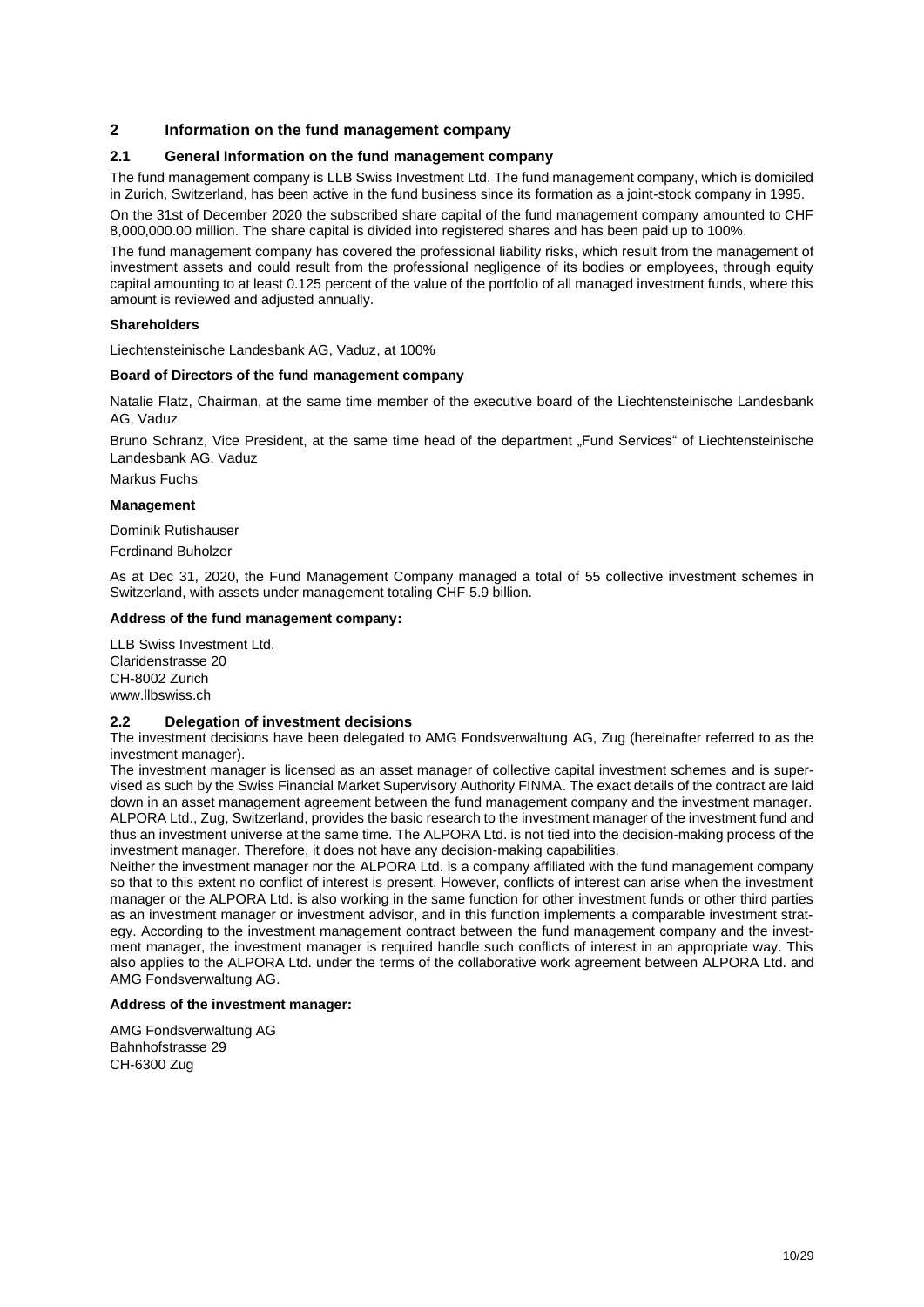#### <span id="page-12-0"></span>**2.3 Exercise of membership and creditors' rights**

The fund management company exercises the membership and creditor rights associated with the investments of the funds it manages independently and exclusively in the interests of the investors. The fund management company will, upon request, provide the investors with information about the exercising of membership and creditor rights.

In the case of scheduled routine transactions, the fund management company is free to exercise membership and creditor rights itself or to delegate the exercising of these to the custodian bank or a third party.

In the case of all other events that might have a lasting impact on the interests of the investors, such as, in particular, the exercising of membership and creditor rights the fund management company holds as a shareholder or creditor of the custodian bank or another related legal entity, the fund management company will exercise the voting rights itself or issue explicit instructions. In such cases, it may base its actions on information it receives from the custodian bank, the portfolio manager, and the company or of voting advisors or from other third parties or learns from the media.

The fund management company is free to waive the exercising of membership and creditor rights.

#### <span id="page-12-1"></span>**3 Information on the custodian bank**

The Custodian Bank is Bank J. Safra Sarasin Ltd., Basel. Banque J. Safra Sarasin Ltd. is a leading private bank, offering all the advantages of the Swiss banking environment together with dynamic and personalized advisory services focusing on opportunities in international financial markets. The Bank provides a high level of services and expertise when acting as investor advisor and asset manager for private and institutional clients as well as in the fund business. The Bank also provide financial services for investment foundations as well as technical expertise in financial analysis.

The custodian bank may transfer the safekeeping of the fund assets to third-party custodians and collective securities depositories in Switzerland or abroad, provided this is in the interests of proper safekeeping. In respect of financial instruments, such transfer may be made only to regulated third-party custodians and collective securities depositories. This does not apply to mandatory safekeeping at a location where the transfer of safekeeping to regulated third-party custodians and collective securities depositories is not possible, in particular owing to mandatory legal provisions or to the particular arrangements for the investment product in question. The use of third-party custodians and collective securities depositories means that deposited securities are no longer owned solely by the Fund Management Company, which instead becomes only a co-owner. Furthermore, if the third-party custodians and collective securities depositories are not subject to supervision, they are unlikely to meet the organizational requirements imposed on Swiss banks.

The custodian bank is liable for damage or loss caused by its agents unless it is able prove that it exercised the due diligence required in the circumstances in respect of selection, instruction, and monitoring. The custodian bank is registered with the US tax authorities as Participating Foreign Financial Institution pursuant to sections 1471 through 1474 of the U.S. Internal Revenue Code (Foreign Account Tax Compliance Act, including the corresponding rulings, "FATCA").

#### **Address of the custodian bank:**

Bank J. Safra Sarasin Ltd. Depotbankkontrolle Elisabethenstrasse 62 CH-4051 Basel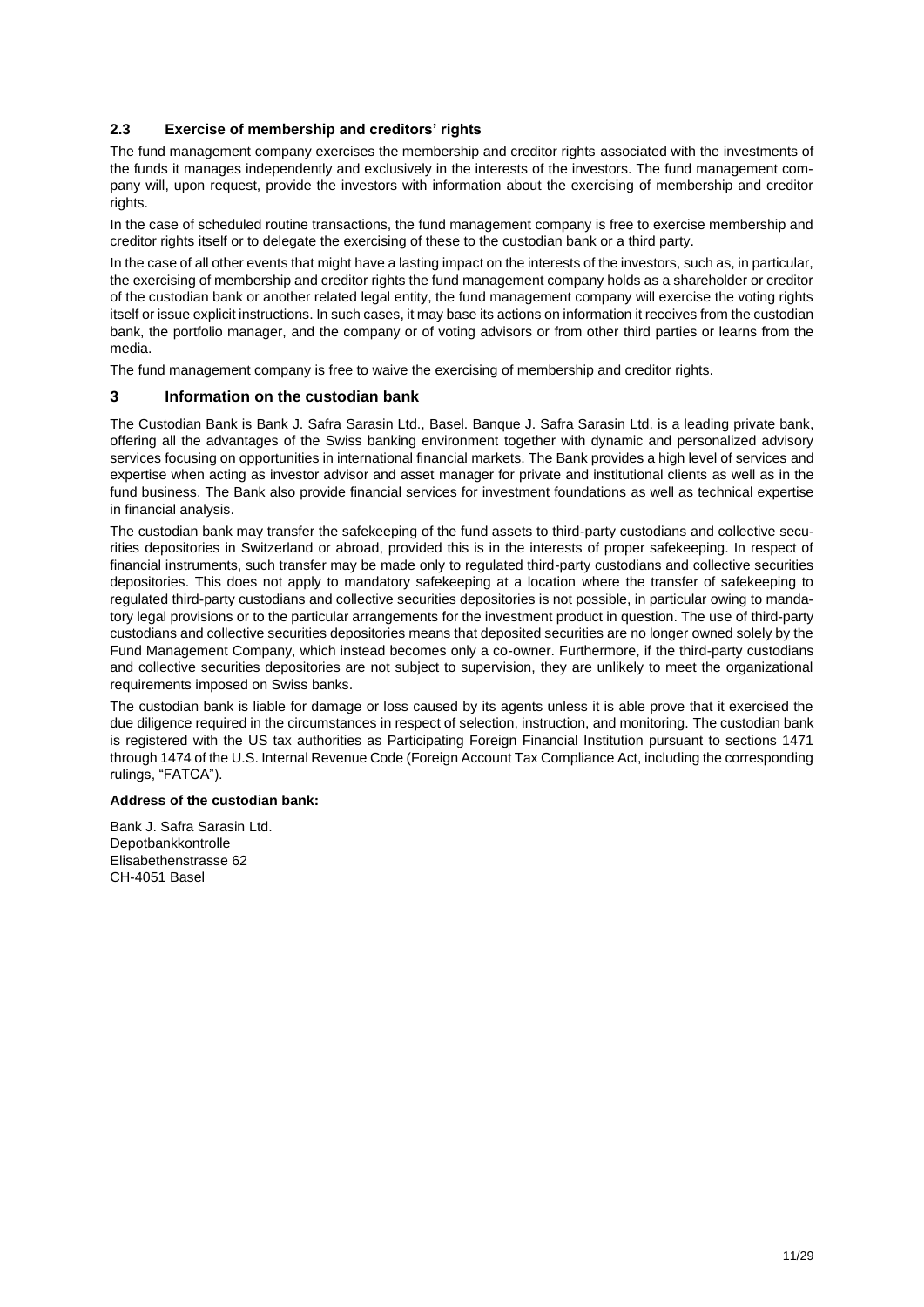#### <span id="page-13-0"></span>**4 Information about third parties and the sale of units in Germany**

#### <span id="page-13-1"></span>**4.1 Paying Agent**

The paying agent is the custodian bank. (see ciph. 3)

The required information for unit holders (prospectus, fund contract, key investor information document (KIID), annual and semi-annual report, issuing and redemption prices) is available at no charge along with other information and documents at the paying agent in Switzerland.

#### <span id="page-13-2"></span>**4.2 Distributor**

The following institution has been appointed as the distributor for the fund:

AMG Fondsverwaltung AG, Zug (cf. section 2.2)

The fund management company may appoint further distributors at any time.

#### <span id="page-13-3"></span>**4.3 Auditors**

PricewaterhouseCoopers AG Birchstrasse 160 CH-8050 Zurich

#### <span id="page-13-4"></span>**4.4 Additional information about the sale of units in Germany**

The following information is directed at potential buyers in the Federal Republic of Germany, in that it more precisely lays out and expands the prospectus with regard to sales in the Federal Republic of Germany:

#### **Information Office**

The information office in the Federal Republic of Germany is the

ODDO BHF Aktiengesellschaft Bockenheimer Landstraße 10 D – 60323 Frankfurt am Main

#### **Redemption and Exchange Orders, Payments**

Investors in Germany can submit their redemption and exchange orders at their institution maintaining the custody account in Germany. This institution will forward the orders to be handled at the custodian bank of the fund or request the redemption in its own name to be credited to the account of the investor. Fund distributions, redemption revenues and other payments to the investor in Germany also go through the insti-

tution maintaining the custody account in Germany. It will credit the payments to the account of the investor.

#### **Information**

Copies of the sales prospectus, key investor information document (KIID), fund contract, annual and semi-annual report, issuing and redemption prices (as well as possible exchange prices) are available at not charge from the information office.

#### **Price Publications and Other Notifications**

The issuing and redemption prices as well as all other legally required notifications to the investor are published in the Internet at www.swissfunddata.ch.

In the following cases, the information for the investors in Germany is required using a durable medium under § 167 KAGB in German or in a language customarily used in the sphere of international finance (§ 298 paragraph 2 KAGB):

- Suspension of the redemption of investment fund units.
- Termination of the administration of the investment fund or its handling.
- Changes or amendments of the contract terms and conditions, which cannot be reconciled with the previous investment principles, affect important investor rights or concern fees and reimbursements, which can be taken from the special investment assets, including background information about the changes or amendments as well as the investor rights in a clear and understandable way; when doing so, notification must also be provided on how and where this information can be obtained.
- The merger of investment funds in the form of merger information, which must be prepared in accordance with article 43 of the guideline 2009/65/EG.
- The conversion of an investment fund into a feeder fund or changes of a master fund in the form of information, which must be prepared in accordance with article 64 of the guideline 2009/65/EG.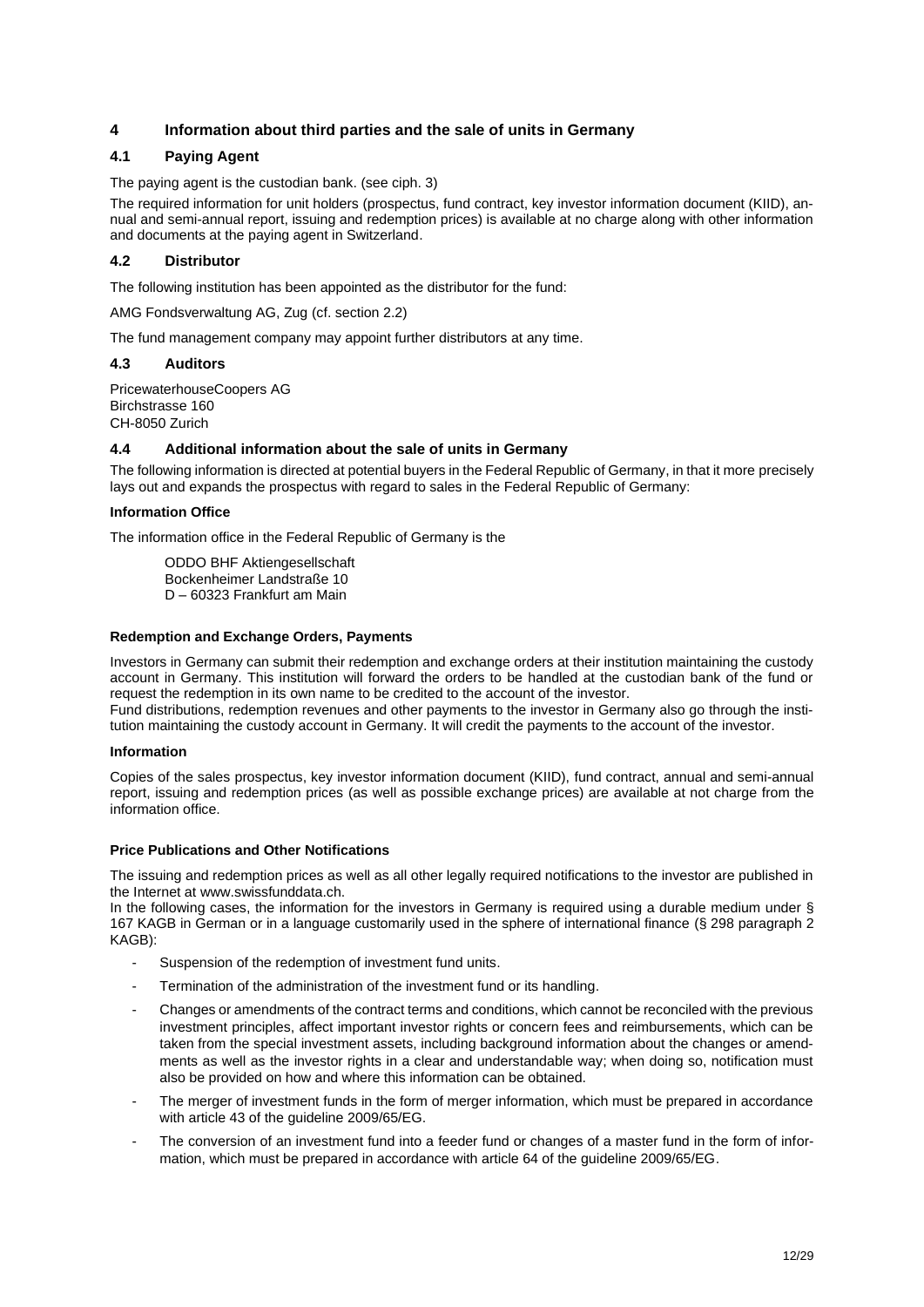amendments to the Fund Contract any change of fund management company and/or custodian bank; and the liquidation of the Investment Fund will be published by the fund management company in the publication media as stated in ciph 5.4 of this prospectus and in the Federal Republic of Germany in the electronic Federal Gazette. This also applies for further important information, related to the issue and redemption of units (such as the suspension of redemption of units).

#### <span id="page-14-0"></span>**5 Further Information**

#### <span id="page-14-1"></span>**5.1 Key data**

| Swiss securities number                          | "EUR A"-class: 24887788<br>"EUR B"-class: 43649123<br>"EUR D"-class: 49498186<br>"EUR E"-class: 54282695<br>"CHF-hedged"-class: 30227106<br>"CHF-hedged R"-class: 113598487<br>"USD-hedged R"-class: 113598488                               |
|--------------------------------------------------|----------------------------------------------------------------------------------------------------------------------------------------------------------------------------------------------------------------------------------------------|
| <b>ISIN</b>                                      | "EUR A"-class: CH0248877885<br>"EUR B"-class: CH0436491234<br>"EUR D"-class: CH0494981860<br>"EUR E"-class: CH0542826950<br>"CHF-hedged"-class: CH0302271066<br>"CHF-hedged R"-class: CH1135984875<br>"USD-hedged"-class: CH1135984883       |
| <b>FATCA-GIIN</b>                                | UHUEKJ.99999.SL.756                                                                                                                                                                                                                          |
| Listing                                          | The units are admitted to trading on the secondary market of SIX<br>Swiss Exchange (Segment Sponsored Funds / Sponsor and Market<br>Maker is Bank Julius Bär & Co. AG).                                                                      |
| Financial year                                   | 1 January to 31 December.                                                                                                                                                                                                                    |
| Term                                             | unlimited                                                                                                                                                                                                                                    |
| Accounting currency of the fund                  | Euro (EUR)                                                                                                                                                                                                                                   |
| Accounting currency of the share classes         | "EUR A"-class:Euro (EUR)<br>"EUR B"-class: Euro (EUR)<br>"EUR D"-class: Euro (EUR)<br>"EUR E"-class: Euro (EUR)<br>"CHF-hedged"-class: Swiss Franc (CHF)<br>"CHF-hedged R"-class: Swiss Franc (CHF)<br>"USD-hedged R"-class: US Dollar (USD) |
| Units                                            | The units are issued to the owner. Unit certificates are not issued but<br>rather only issued as book entries.                                                                                                                               |
| Appropriation of earnings<br>(all share classes) | Income is retained by the fund management company for reinvest-<br>ment.<br>Realized capital gains can be distributed by the fund management<br>company or retained for reinvestment.                                                        |

#### <span id="page-14-2"></span>**5.2 Terms for the issue and redemption of fund units**

Fund units will be issued or redeemed on every bank working day (Monday to Friday). No issues or redemptions will take place on Swiss public holidays (Easter, Whitsun, Christmas, New Year, 1 August, etc.), or on days when the stock exchanges and markets in the fund's main investment countries are closed resp. 50% or more of the investments of the fund may not be valued adequately or when extraordinary conditions within the meaning of §17 section 4 of the fund contract are present. The fund management company and the custodian bank are entitled, to refuse applications for subscriptions at their own discretion.

Subscription and redemption orders received by the custodian bank by 9 am CET at the latest on a given bank working day (order day) will be settled on the next bank working day (valuation day) on the basis of the net asset value calculated on this day. The net asset value taken as the basis for the settlement of the order is therefore not known when the order is placed (forward pricing). It is calculated on the valuation day based on the closing prices on the order day. Subscription orders which arrive at the custodian bank after 9:00 am CET (cut-off-time) will be handled on the following bank working day.

The net asset value of a unit of a given class is determined by the market value of the relevant share class on the market value of fund assets, minus all the fund liabilities which are attributable to the unit class in question, divided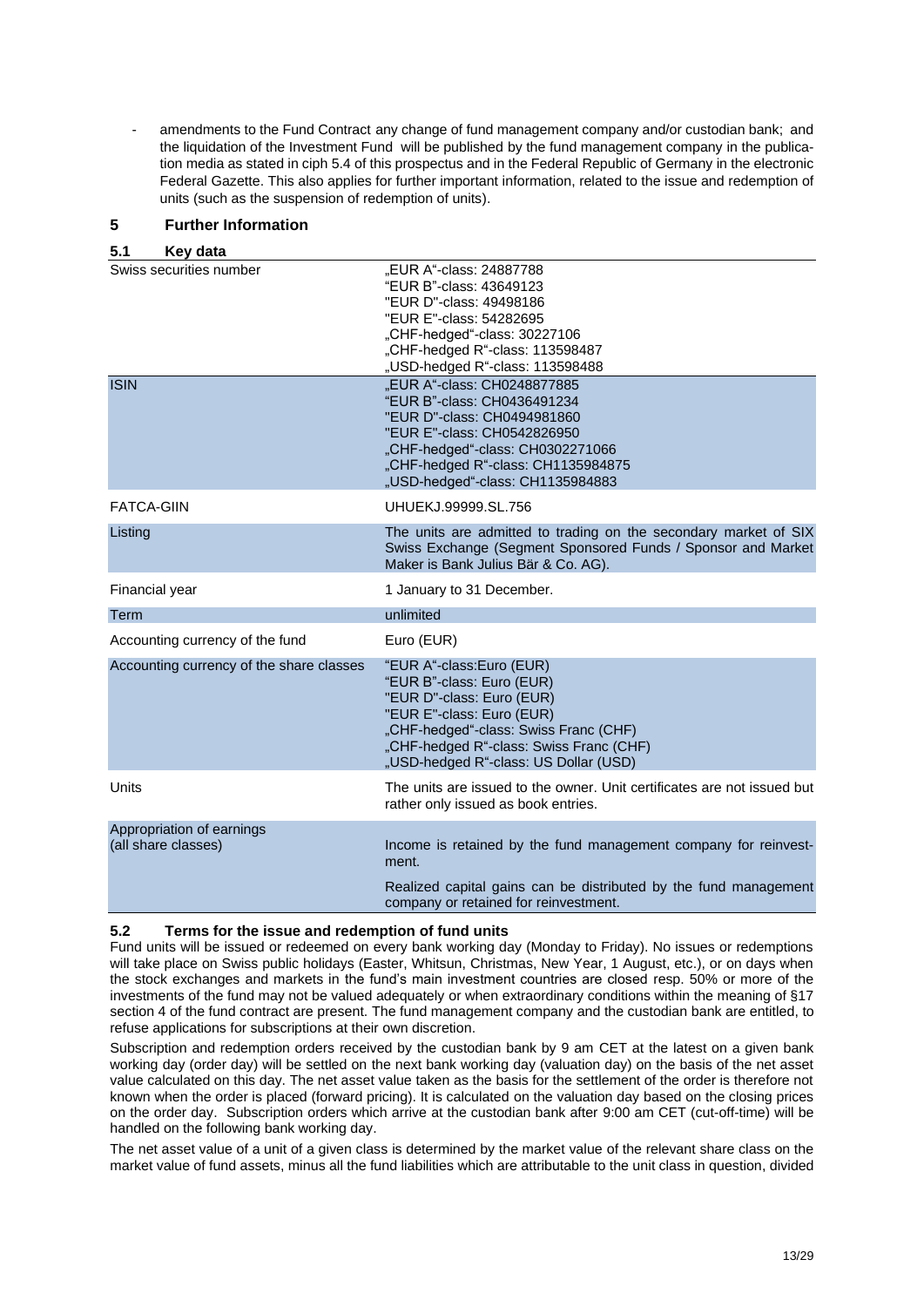by the number of units in the respective unit class in circulation. It will be rounded up to the smallest unit of the reference currency of a given unit class.

The issue price of units of a given class corresponds to the net asset value of that class calculated on the valuation day. No issuing commission or other commissions are charged.

The redemption price of the units of a given class corresponds to the net asset value of this class calculated on the valuation day. No redemption commission or other commissions are charged.

Incidental costs for the purchase and sale of investments (brokerage fees in line with the market, commissions, taxes and duties.) incurred by the investment fund in connection with the investment of the amount paid or the sale of the terminated corresponding part of the investment will be charged to the fund assets.

The issuing and redemption prices are rounded up to the smallest unit of the reference currency of a given unit class. Payment will be made two bank working days after the order day (value date two days).

Unit certificates are not issued but rather only issued as book entries.

|    | Overview                                                                                           |   | T+1 | $T+2$ |
|----|----------------------------------------------------------------------------------------------------|---|-----|-------|
| 1. | Subscription and redemption orders received by the custodian bank by 09:00 am X<br>CET (order day) |   |     |       |
| 2. | Closing prices for the calculation of the Net Asset Value                                          | X |     |       |
| 3. | Calculation of the Net Asset Value (Valuation Day)                                                 |   | X   |       |
| 4. | Procession date of transaction                                                                     |   | X   |       |
| 5. | Publication of net asset value                                                                     |   | X   |       |
| 6. | Value date of transaction                                                                          |   |     | х     |

 $T =$ Trade date and deadline for closing prices/ $T + 1 =$  Valuation date

#### <span id="page-15-0"></span>**5.3 Fees and Incidental Costs**

#### 5.3.1 Fees and incidental costs charged to the investor (excerpt from § 18 of the fund contract)

No issuing or redemption commission is charged to the investor on the subscriptions and redemptions of units of classes "EUR A", "EUR B", "EUR D", "CHF-hedged" und "CHF-hedged R".

When units of Class "EUR E" and "USD-hedged R" are issued, the investor may be charged issuing commissions of max. 5% in favour of the Custodian Bank and/or distributors. No redemption commissions are charged to the investor on the redemption of Class "EUR E" and "USD-hedged R" Shares.

No charges are applied for the switch from one share class to the other by the fund management company and its delegated parties.

#### 5.3.2 Fees and incidental costs charged to the fund assets (excerpt from § 19 of the fund contract)

| Management fee charged by the fund management company to the "EUR A"-class"                            | max. 1.50% p.a. |  |  |  |
|--------------------------------------------------------------------------------------------------------|-----------------|--|--|--|
| Management fee charged by the fund management company to the "EUR B"-class"                            | max. 1.75% p.a. |  |  |  |
| Management fee charged by the fund management company to the "EUR D"-class                             | max. 1.50% p.a. |  |  |  |
| Management fee charged by the fund management company to the "EUR E"-class"                            | max. 2.00% p.a. |  |  |  |
| Management fee charged by the fund management company to the "CHF-hedged"-class                        | max. 1.50% p.a. |  |  |  |
| Management fee charged by the fund management company to the "CHF-hedged R"-class max. 1.75% p.a.      |                 |  |  |  |
| Management fee charged by the fund management company to the "USD-hedged R"-class max. 1.75% p.a.      |                 |  |  |  |
| The commission is used for the administration, asset management and possibly distribution of the fund. |                 |  |  |  |

In addition the Fund Management Company and its agents may pay retrocessions and or rebates according to Ciph. 5.3.3 of this prospectus.

Custodian bank commission max. 0.10% p.a.

The commission is used for the duties of the custodian bank such as the safekeeping of the fund assets, the payments on behalf of the investment fund and the other duties listed under §4 of the fund contract.

No commission is charged for the payment of the annual income to the investors.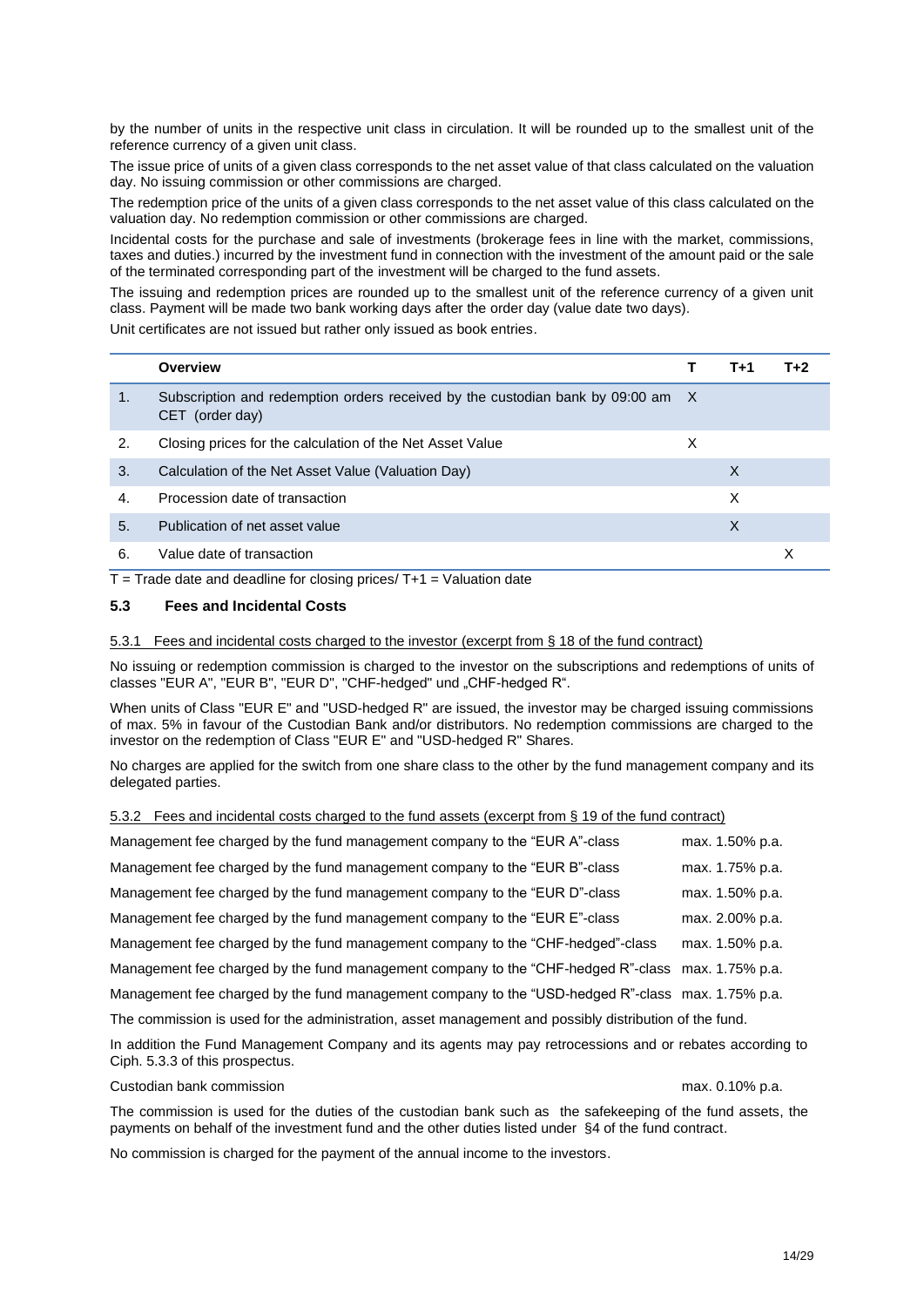In addition, the fees and incidental costs listed under § 19 of the fund contract may also be charged to the investment fund.

The actual charged rates are found in the annual and semi-annual report.

#### **5.3.3 Retrocession payments and rebates**

The Fund Management Company and its agents may pay retrocessions as remuneration for distribution activity in respect of fund units in or from Switzerland only for the following share classes:

- "EUR B"-Class
- "EUR D"-Class
- "EUR E"-Class
- "CHF-hedged R"-Class
- "USD-hedged R"-Class

For the other share classes the Fund Management Company and its agents do not pay retrocessions as remuneration for distribution activity in respect of fund units in or from Switzerland

This remuneration may be deemed payment for the following services in particular:

- organization of road shows
- participation on fairs
- production of publicity material
- instruction of distribution agents.

Retrocessions are not deemed to be rebates even if they are ultimately passed on, in full or in part, to the Investors. The recipients of the retrocessions must ensure transparent disclosure and inform Investors, unsolicited and free of charge, about the amount of remuneration they may receive for distribution.

On request, the recipients of retrocessions must disclose the amounts they actually receive for distributing the collective investment schemes of the Investors concerned.

In respect of distribution in or from Switzerland, the Fund Management Company and its agents may on request pay rebates directly to Investors for the following share classes:

- "EUR B"-Class
- "EUR D"-Class
- "EUR E"-Class
- "CHF-hedged R"-Class
- "USD-hedged R"-Class

The purpose of rebates is to reduce the fees or costs incurred by the Investor in question. Rebates are permitted provided that

- they are paid from fees charged by the Fund Management Company and therefore do not represent an additional charge to the fund assets;
- they are granted on the basis of objective criteria;
- all Investors who meet these objective criteria and request rebates are also granted these within the same timeframe and to the same extent

The objective criteria for the granting of rebates by the Fund Management Company are as follows:

- the volume subscribed by the Investor or the total volume they hold in the collective investment scheme or, where applicable, in the product range of the promoter;
- the amount of the fees generated by the Investor;
- expected investment period.

On request of an investor, the fund management company and its agents will disclose the amounts of the rebates free of charge.

The Fund Management Company and its agents do not pay any rebates for the other unit classes.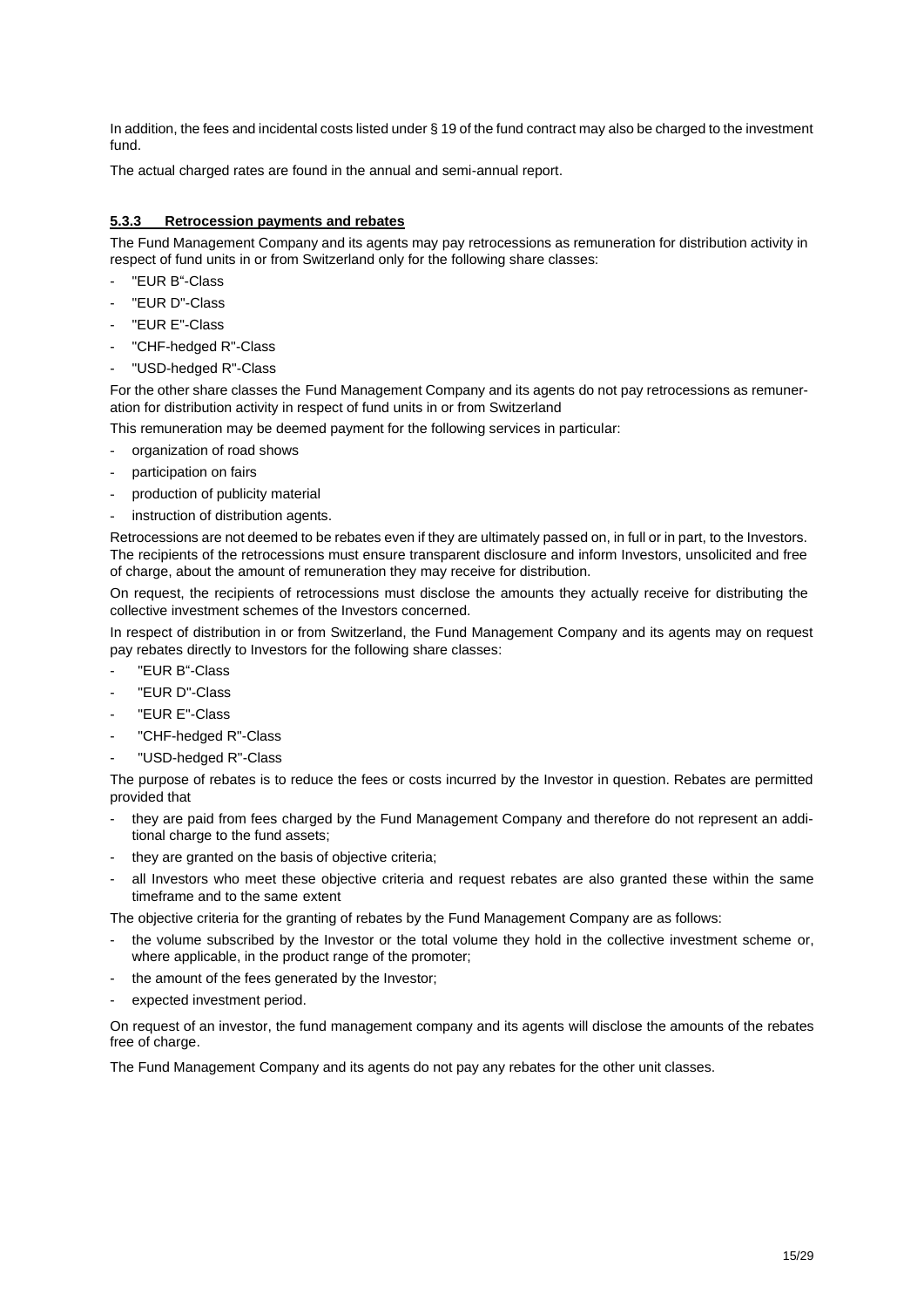#### 5.3.4 Total Expense Ratio

The coefficient for the total costs charged to the fund assets on an ongoing basis (total expense ratio or TER) without a performance fee was:

| vear | <b>.EUR A"-</b> I |       | EUR B"-   EUR D"- |       | "EUR E"- I "CHF-hedaed"- | "CHF-hedaed | "USD-hedaed |
|------|-------------------|-------|-------------------|-------|--------------------------|-------------|-------------|
|      | class             | class | class             | class | class                    | R"-class    | R"-class    |
| 2018 | .26%              | n/a   | n/a               | n/a   | .26%                     | n/a         | n/a         |
| 2019 | .25%              | .78%  | .59%              | n/a   | .25%                     | n/a         | n/a         |
| 2020 | .20%              | .71%  | .21%              | .99%  | .21%                     | n/a         | n/a         |

#### 5.3.5 Commission sharing agreements and soft commissions

The fund management company has not concluded commission sharing agreements.

The fund management company has not concluded agreements in respect of soft commission agreements.

#### <span id="page-17-0"></span>**5.4 Publication of official notices of the investment fund**

Further information on the investment fund may be found in the most recent annual or semi-annual report. The latest information can also be found on the Internet at www.llbswiss.ch.

The prospectus with integrated fund contract, the Key Investor Information Document and the annual or semiannual reports, may be obtained free of charge from the fund management company, the custodian bank and all distributors.

If there is an amendment to the fund contract, in the fund management company or the custodian bank, as well the dissolution of the fund, a notice is published by the fund management company on homepage of Swiss Fund Data (www.swissfunddata.ch).

Price publications for all unit classes are published daily (except on days, when the fund is closed for subscriptions and redemptions) on the homepage of Swiss Fund Data [\(www.swissfunddata.ch\)](http://www.swissfunddata.ch/). In addition the prices may be published in newspapers, magazines electronic media or price information systems as defined by the management company.

Additional information about the investment limits of the risk management of the investment fund, the risk management methods and the latest risk developments and yields of the most important categories of assets is available at no charge when requested in writing from the fund management company as well as the German information office.

The fund management company also regularly publishes the following information:

- Immediate information about changes in the liability of the custodian on the Internet at www.llbswiss.ch;
- The percentage share of assets in the investment fund, which are difficult to liquidate and therefore are subject to special regulations, in the annual report;
- And new rules about liquidity management of the AIF, in the annual report;
- The current risk profile of the investment fund and the risk management system used for this, in the annual report and in the important information for investors (key investor information document or KIID).

#### <span id="page-17-1"></span>**5.5 Sales restrictions**

With respect to the issuing and redemption of units of this investment fund outside Switzerland, the prevailing regulations in the respective country apply.

- a) A distribution license is present for the following countries:
	- Switzerland
	- Germany
- b) Units of this investment fund may not be offered, sold or delivered to the USA or US persons (as defined under Regulation S of the US Securities Act of 1933 and/or Rule 4.7 of the US Commodity Futures Trading Commission, in the respective valid versions).

#### <span id="page-17-2"></span>**5.6 Legal system, jurisdiction, assertion of rights**

Legal disputes arising in conjunction with the investment in the investment fund are subject to Swiss law. To assert their rights, investors may appeal to a court of law in Switzerland or, if such is available, seek a dispute settlement procedure alternatively. The courts holding jurisdiction at the head offices of the fund management company are responsible for settling legal disputes related to the fund. The enforcement of judgments is oriented to the Swiss federal law on debt collection and insolvency. Judgments from Swiss courts can be enforced against the fund management company without prior recognition.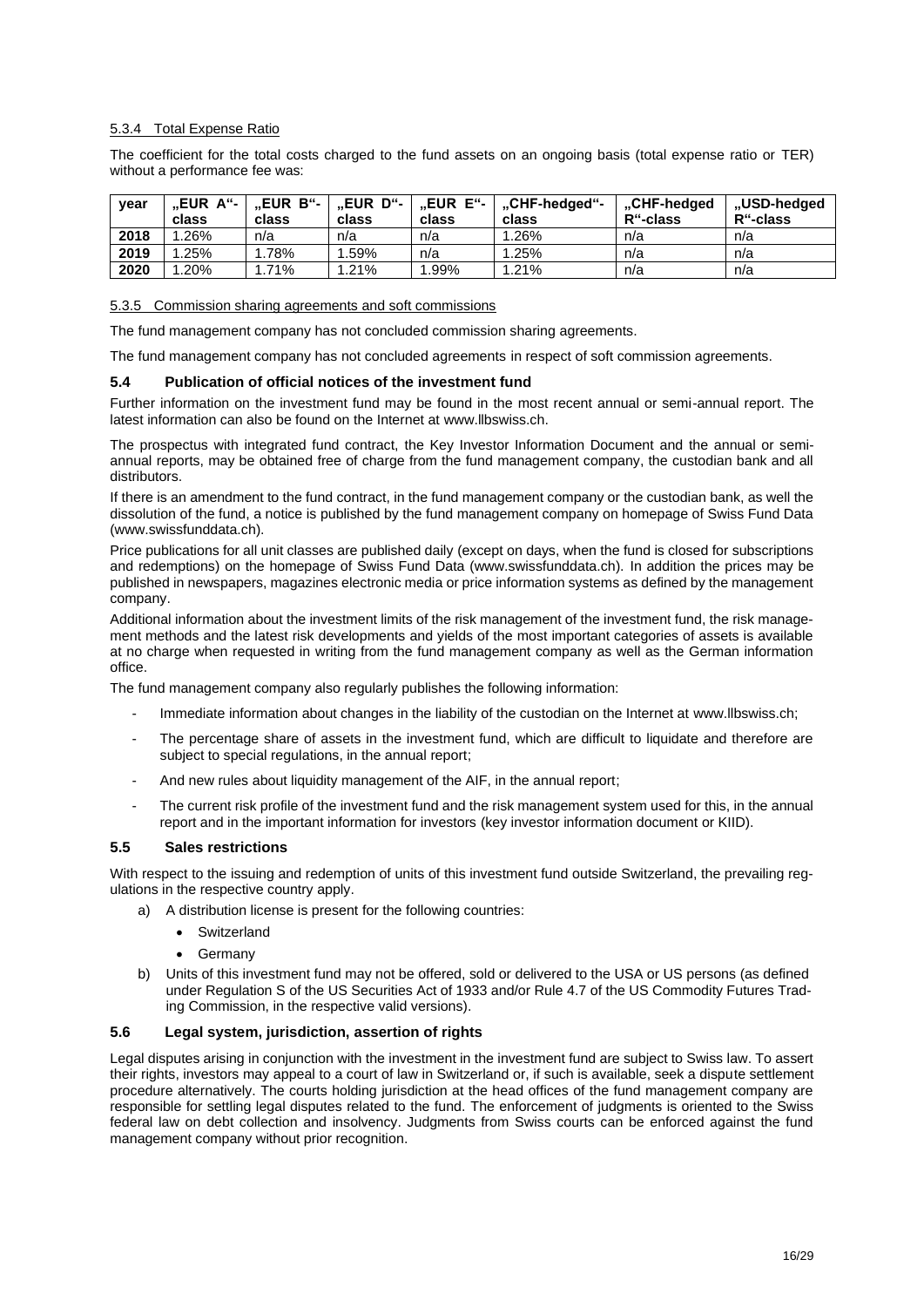#### <span id="page-18-0"></span>**5.7 Detailed regulations**

All further information on the investment fund, such as the method used for the valuation of the fund assets, a list of all fees and incidental costs charged to the investor and the fund, and the appropriation of net income, can be found in the fund contract in detail.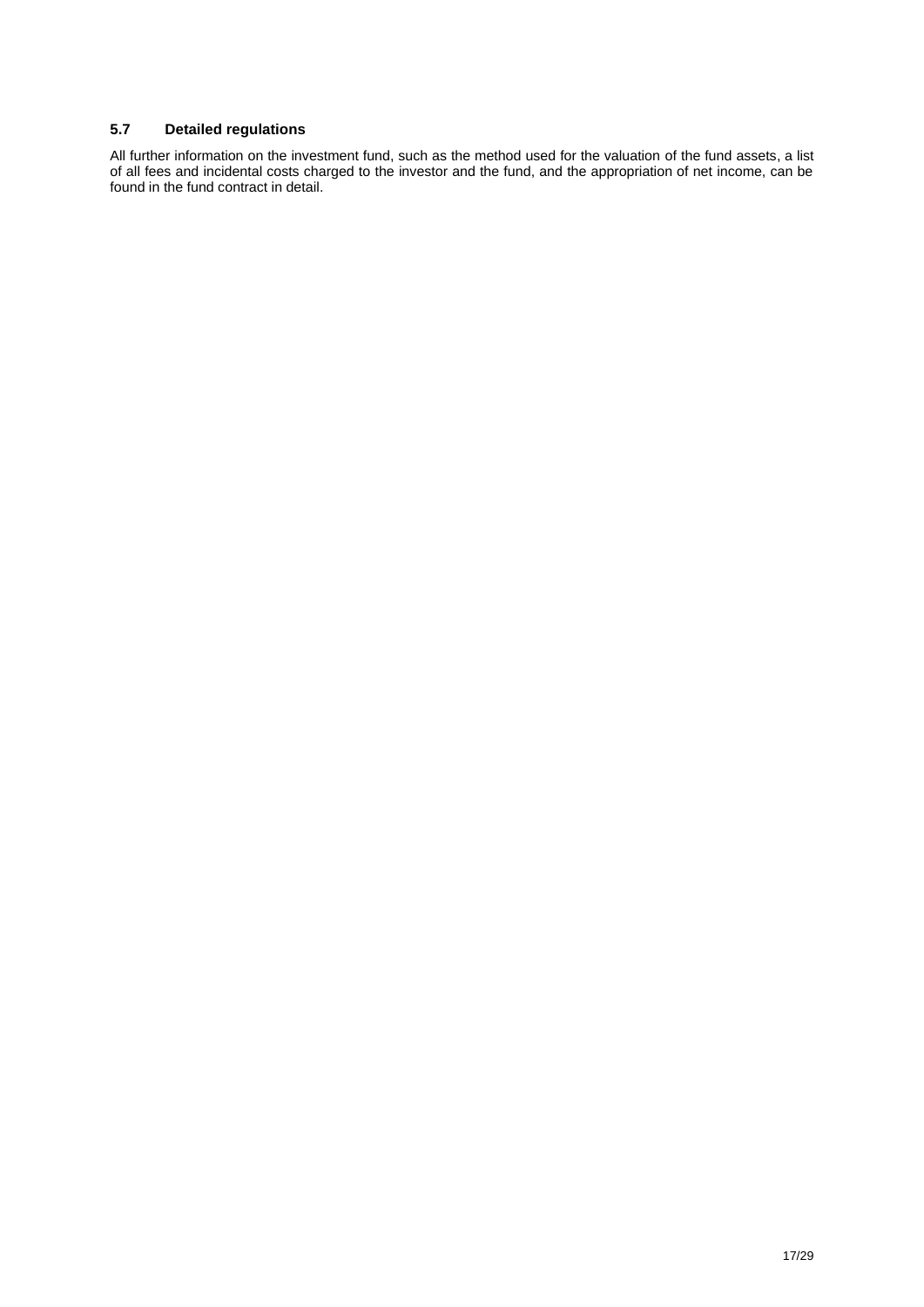### <span id="page-19-0"></span>**Part 2: Fund contract**

#### <span id="page-19-1"></span>**I Basic principles**

#### **§ 1 Name of the fund; name and registered office of the fund management company, custodian bank and the investment manager**

- 1. A contractual fund of the "securities funds" type has been established under the name of Alpora Innovation Europa (hereinafter referred to as the "investment fund") in accordance with Art. 25 ff. in conjunction with Art. 53 ff. of the Swiss Federal Act on Collective Investment Schemes of 23 June 2006 (CISA).
- 2. The fund management company is LLB Swiss Investment Ltd., Zurich.
- 3. The custodian bank is Bank J. Safra Sarasin Ltd., Basel.
- 4. The asset manager is AMG Fondsverwaltung Ltd., Zug.

#### <span id="page-19-2"></span>**II Rights and obligations of the parties to the contract**

#### **§ 2 The fund contract**

The legal relationship between the Investor, on the one hand, and the Fund Management Company and the Custodian Bank, on the other, is governed by the present Fund Contract and the applicable provisions of the legislation on collective investment schemes.

#### **§ 3 The fund management company**

- 1. The fund management company manages the fund at its own discretion and in its own name, but for the account of the investors. It decides in particular on the issue of units, the investments and their valuation. It calculates the net asset value and determines the issue and redemption prices of units as well as distributions of income. It exercises all rights associated with the investment fund.
- 2. The fund management company and its agents are subject to the duties of loyalty, due diligence and disclosure. They act independently and exclusively in the interests of the investors. They implement the organizational measures that are necessary for proper management. They ensure the provision of transparent financial statements and provide appropriate information on this investment fund. They set all fees and costs charged directly or indirectly to the investors and reveal the application of the same; the inform investors completely, truthfully and understandably about compensation for the distribution of collective capital investments in the form of commissions, brokerage fees and other monetary advantages.
- 3. The fund management company may delegate investment decisions as well as specific tasks, provided this is in the interests of proper management. It shall appoint only persons, who are qualified to execute the task properly, and shall ensure the provision of instructions as well as monitoring and controlling in respect of the tasks.

Investment decisions may only be delegated to investment managers, who are subject to recognized supervision.

If foreign law requires an agreement about collaboration and information exchange with foreign supervisory authorities, the fund management company may only delegate investment decisions to investment managers abroad if such an agreement exists between FINMA and the relevant foreign supervisory authorities responsible for the investment decisions concerned.

Investment decisions may not be delegated to the Custodian Bank or to other companies whose interests may conflict with those of the Fund Management Company or the Investors.

The fund management company is liable for the actions of its agents as if they were its own actions.

- 4. The fund management company may with the consent of the custodian bank submit a change to the present fund contract to the supervisory authority for approval (see § 26).
- 5. The fund management company may merge the investment fund with other investment funds in accordance with the terms and conditions of § 24 or dissolve it pursuant to the provisions set down in § 25.
- 6. The fund management company is entitled to receive the fees stipulated in §§ 18 and 19. Further, it may be released from the liabilities assumed in the proper execution of its tasks, and to be reimbursed for expenses incurred in connection with such liabilities.

#### **§ 4 The custodian bank**

- 1. The custodian bank is responsible for the safekeeping of the fund assets. It handles the issue and redemption of fund units as well as payments on behalf of the investment fund.
- 2. The custodian bank and its agents are subject to the duties of loyalty, due diligence and information disclosure. They act independently and exclusively in the interests of the investors. They implement the organizational measures that are necessary for proper management. They ensure the provision of transparent financial statements and provide appropriate information on this investment fund. They notify Investors of compensation for the distribution of collective investment schemes in the form of commissions, brokerage fees and other soft commissions in a full, truthful, and comprehensible manner.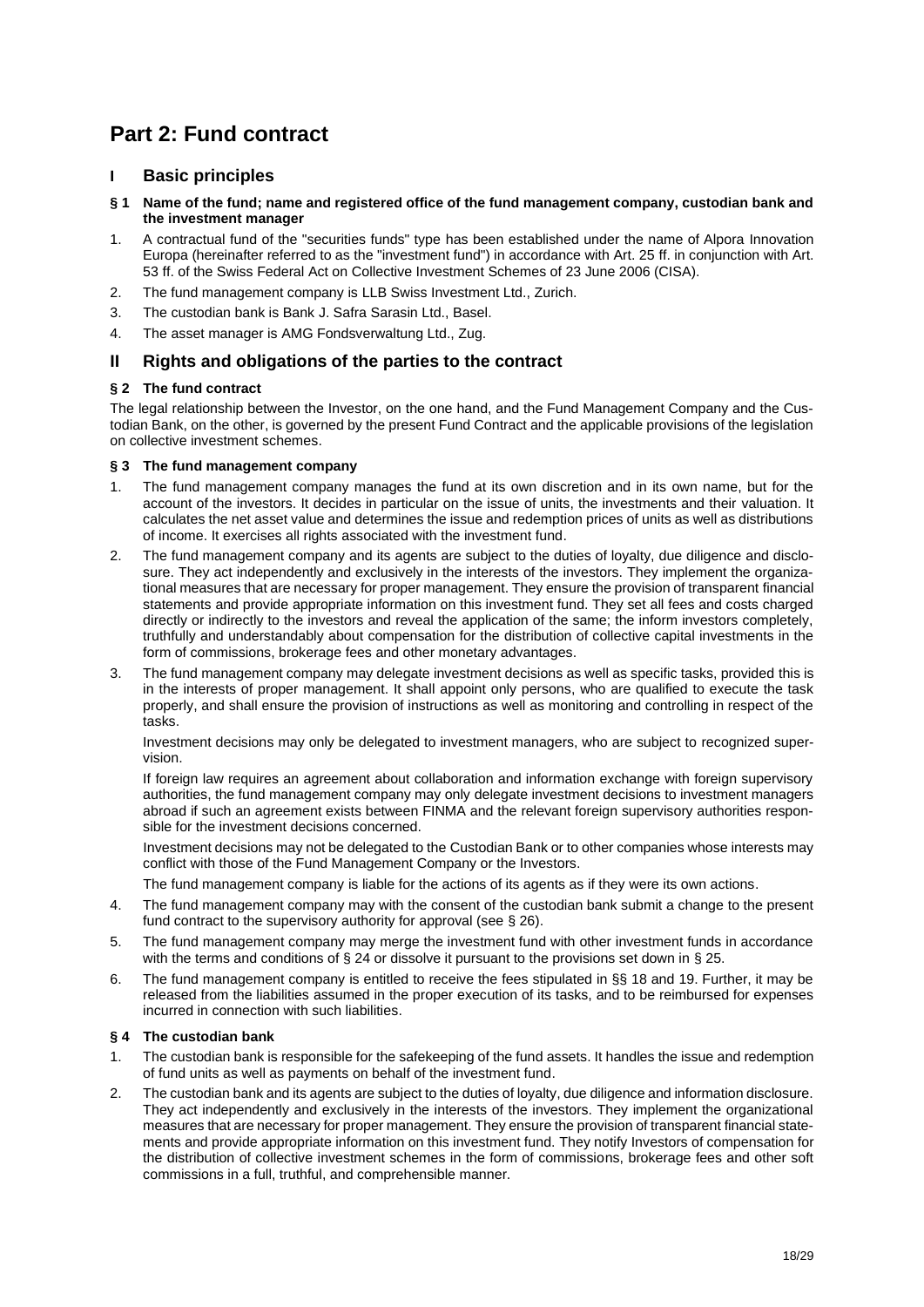- 3. The Custodian Bank is responsible for account and safekeeping account management on behalf of the Investment Fund, but does not have independent access to its assets.
- 4. The Custodian Bank ensures that, in the case of transactions relating to the assets of the Investment Fund, the countervalue is transferred within the usual time limit. It notifies the Fund Management Company if the countervalue is not remitted within the usual time limit and, where possible, requests reimbursement for the asset item concerned from the counterparty.
- 5. The Custodian Bank keeps the required records and accounts in such manner that it is, at all times, able to distinguish between the assets held in safekeeping for the individual investment funds. In relation to assets that cannot be taken into safekeeping, the Custodian Bank verifies ownership by the Fund Management Company, and keeps a record thereof.
- 6. The Custodian Bank may transfer the safekeeping of the fund assets to third-party custodians and collective securities depositories in Switzerland or abroad, provided this is in the interests of proper safekeeping. The Custodian Bank verifies and monitors that the third-party custodian or collective securities depository it appoints:
	- a) possesses an appropriate organizational structure, financial guarantees and the specialist qualifications required given the nature and complexity of the assets entrusted to it;
	- b) is subject to regular external audits, thereby ensuring that it possesses the financial instruments;
	- c) the assets received from the Custodian Bank are held in safekeeping in such a manner that by means of regular portfolio comparisons they can, at all times, be clearly identified as belonging to the fund assets;
	- d) complies with the provisions applicable to the Custodian Bank with respect to the performance of the tasks delegated to it and the avoidance of conflicts of interest.

The Custodian Bank is liable for damage or loss caused by its agents unless it is able prove that it exercised the due diligence required in the circumstances in respect of selection, instruction, and monitoring. The Prospectus contains information on the risks associated with the transfer of safekeeping to third-party custodians and collective securities depositories.

In respect of financial instruments, the transfer of safekeeping in the sense of the previous paragraph may be made only to regulated third-party custodians and collective securities depositories. This does not apply to mandatory safekeeping at a location where the transfer of safekeeping to regulated third-party custodians and collective securities depositories is not possible, in particular owing to mandatory legal provisions or to the particular arrangements for the investment product in question. Investors must be informed in the Prospectus of safekeeping with non-regulated third-party custodians or collective securities depositories.

- 7. The Custodian Bank ensures that the Fund Management Company complies with the law and the Fund Contract. It verifies that the calculation of the net asset value and of the issue and redemption prices of the units, as well as the investment decisions, are in compliance with the law and the Fund Contract, and that income is appropriated in accordance with the Fund Contract. The Custodian Bank is not responsible for the choice of investments which the Fund Management Company makes in accordance with the investment regulations.
- 8. The Custodian Bank is entitled to receive the fees stipulated in §§18 and 19. It is further entitled to be exempt from any liabilities which may have arisen in the course of the proper execution of its duties, and to be reimbursed for expenses incurred in connection with such liabilities.

#### **§ 5 The investors**

- 1. There are no restrictions in terms of investor eligibility.
	- Restrictions are possible for individual classes in accordance with § 6.4.
- 2. On concluding the contract and making a payment in cash, the investor acquires a claim against the fund management company in respect of a participation in the investment fund's assets and income. The investor's claim is evidenced in the form of fund units.
- 3. The investors are only obliged to remit payment for the units of the fund they subscribe. They shall not be held personally liable for the liabilities of the fund.
- 4. Investors may obtain information concerning the basis of the calculation of the net asset value per unit from the Fund Management Company at any time. If Investors assert an interest in more detailed information on specific business transactions effected by the Fund Management Company, such as the exercise of membership and creditors' rights, or on risk management they must be given such information by the Fund Management Company at any time. The Investors may request before the courts of the registered office of the Fund Management Company that the audit firm or another expert investigate the matter which requires clarification and furnish the Investors with a report.
- 5. The investors may terminate the fund contract on a daily basis and demand that their share in the in-vestment fund is paid out in cash.
- 6. Upon request, the Investors are obliged to provide the Fund Management Company, the Custodian Bank and their agents with proof that they comply with or continue to comply with the conditions laid down in the law or the Fund Contract in respect of participation in the Investment Fund. Furthermore, they are obliged to inform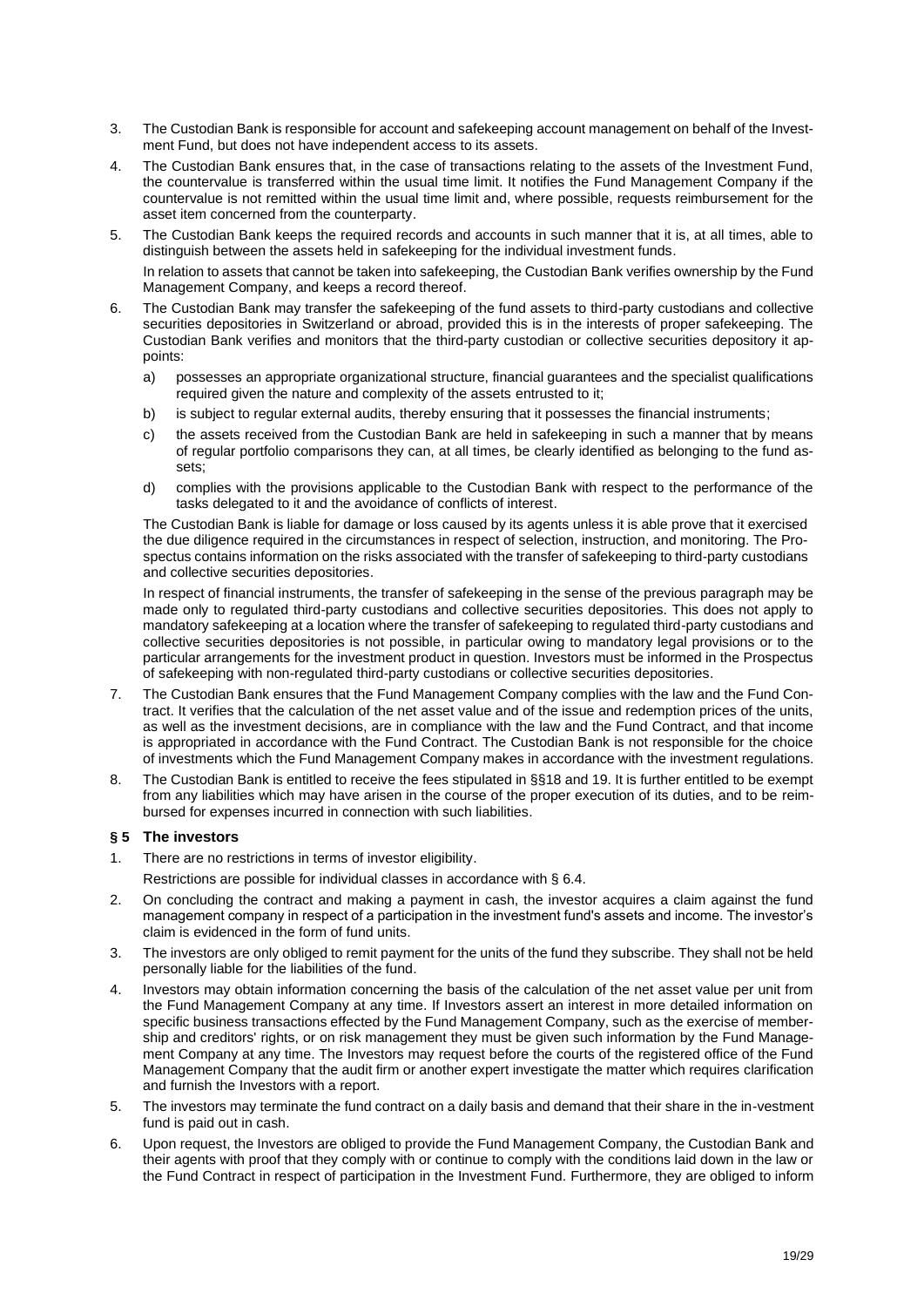the Fund Management Company, the Custodian Bank and their agents immediately they cease to meet these conditions.

- 7. The Fund Management Company, in cooperation with the Custodian Bank, must make an enforced redemption of the units of an Investor at the current redemption price if:
	- a) this is necessary to safeguard the reputation of the financial center, namely to fight money laundering
	- b) the Investor no longer meets the statutory or contractual conditions for participation in this Investment Fund.
- 8. The Fund Management Company, in cooperation with the Custodian Bank, may also make an enforced redemption of the units of an Investor at the current redemption price if:
	- a) the participation of the Investor in the Investment Fund is such that it might have a significant detrimental impact on the economic interests of the other Investors, in particular if the participation might result in tax disadvantages for the Investment Fund in Switzerland or abroad;
	- b) the Investor has acquired or holds their units in violation of provisions of a law to which they are subject either in Switzerland or abroad, of the present Fund Contract or the Prospectus;
	- c) there is a detrimental impact on the economic interests of the Investors, in particular in cases in which individual Investors seek by way of systematic subscriptions and immediate redemptions to achieve a financial benefit by exploiting the time differences between the setting of the closing prices and the valuation of the fund assets (market timing).

#### **§ 6 Units and unit classes**

- 1. The Fund Management Company may establish different unit classes and may also merge or dissolve unit classes at any time subject to the consent of the Custodian Bank and the approval of the supervisory authority. All unit classes embody an entitlement to a share in the undivided assets of the Fund, which are not segmented. This share may differ owing to class-specific costs or distributions or class-specific income and the various classes may therefore have different net asset values per unit. The assets of the Investment Fund as a whole are liable for class-specific costs.
- 2. Notification of the creation, dissolution or merger of unit classes shall be published in the medium of publication. Only mergers shall be deemed a change to the fund contract pursuant to § 26.
- 3. The various unit classes may differ from one another in terms of their cost structure, reference currency, currency hedging, policy with regard to distribution or reinvestment of income, the minimum investment required and investor eligibility.

Fees and costs are only charged to the unit class for which the respective service is performed. Fees and costs that cannot be unequivocally allocated to a unit class shall be charged to the individual unit classes in relation to their share of the fund assets.

4. There are currently the following unit classes which are equally suitable for all investors:

The unit classes differ in terms of the fee structure, the reference currency, the currency hedging and the payment of retrocessions and/or rebates:

- "EUR A"-Class: accumulation class, denominated in Euro EUR (reference currency), which is at the same time the reference currency of the fund. No minimum investment is required. No retrocessions or rebates are paid in respect of the distribution of the EUR class.
- "EUR B"-Class: accumulation class, denominated in Euro EUR (reference currency), which is at the same time the reference currency of the fund. No minimum investment is required. Retrocessions and rebates may be paid in respect of class "EUR B".
- "EUR D"-Class: accumulation class, denominated in Euro EUR (reference currency), which is at the same time the reference currency of the fund. No minimum investment is required. Retrocessions and rebates may be paid in respect of class "EUR D".
- "EUR E"-Class: accumulation class, denominated in Euro EUR (reference currency), which is at the same time the reference currency of the fund. No minimum investment is required. Retrocessions and rebates may be paid in respect of class "EUR E".
- "CHF-hedged"-class: denominated in Swiss Francs CHF (reference currency) At least 90% of the reference currency of this class (CHF) will be hedged against the reference currency of the fund (EUR). No minimum investment is required. No retrocessions or rebates are paid in respect of the distribution of the CHF class.
- "CHF-hedged R"-class: accumulation class, denominated in Swiss Francs CHF (reference currency). At least 90% of the reference currency of this class (CHF) will be hedged against the reference currency of the fund (EUR). No minimum investment is required. Retrocessions and rebates may be paid in respect of class "CHF-hedged R".
- "USD-hedged R"-class: accumulation class, denominated in US Dollar USD (reference currency). At least 90% of the reference currency of this class (USD) will be hedged against the reference currency of the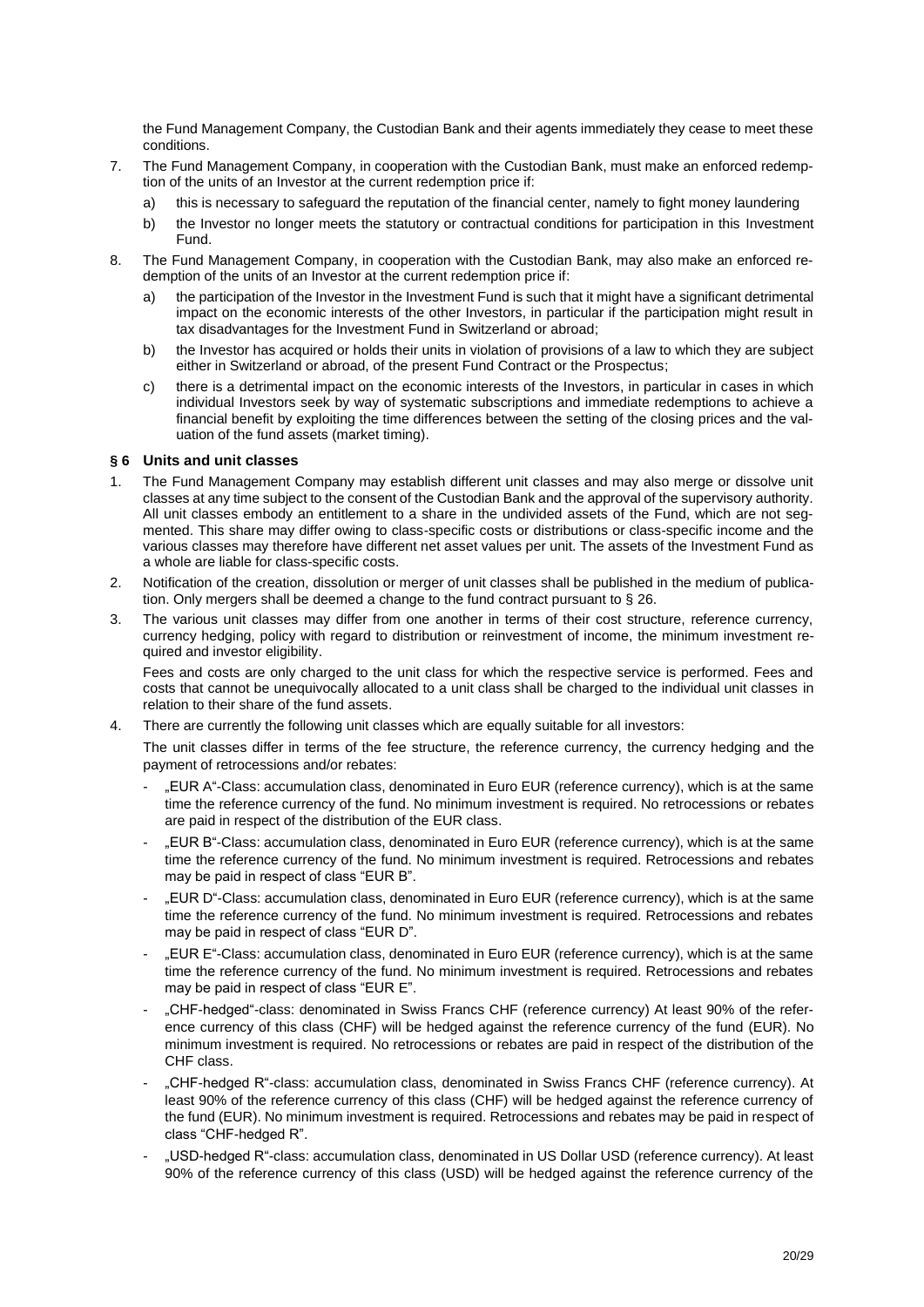fund (EUR). No minimum investment is required. Retrocessions and rebates may be paid in respect of class "USD-hedged R".

5. As a rule, units do not take the form of actual certificates but exist purely as book entries. Investors are not entitled to demand the delivery of a registered or bearer unit certificate.

#### <span id="page-22-0"></span>**III Investment policy guidelines**

#### <span id="page-22-1"></span>**A Investment principles**

#### **§ 7 Compliance with investment rules**

- 1. When selecting individual investments, the fund management company must adhere to the principle of balanced risk diversification and must observe the percentage limits defined below. These percentages relate to the fund assets at market value and must be complied with at all times.
- 2. If the limits are exceeded as a result of market-related changes, the investments must be restored to the permitted level within a reasonable period, taking due account of the Investors' interests. If the limits relating to derivatives pursuant to § 12 below are exceeded as a result of a change in the delta, this is to be rectified within three bank working days at the latest, taking due account of the Investors' interests.

#### **§ 8 Investment policy**

- 1. The fund management company may invest the assets of this Investment Fund in the following investments. The risks involved in these investments must be disclosed in the Prospectus.
	- a) Securities, i.e. transferable securities issued on a large scale and non-securitized rights with the same function (uncertified securities) that are traded on an exchange or other regulated market open to the public, and that embody a participation right or claim, or the right to acquire such securities and uncertified securities by way of subscription or exchange, for example warrants;

Investments in securities from new issues are permitted only if their terms of issue provide for their admission to an exchange or other regulated market open to the public. If they have not been admitted to an exchange or other regulated market open to the public within one year after their acquisition, these securities must be sold within one month or included under the restriction rule set down in section 1 lit c.

- b) Derivatives, if (i) currencies are the underlying assets and (ii) the underlying assets are permissible as investments in accordance with the fund contract. Derivatives must either be traded on a stock exchange or another regulated market open to the public, or are traded OTC. OTC transactions are permitted only if (i) the counterparty is a regulated financial intermediary specializing in such transactions; and (ii) the OTC derivatives can be traded daily or a return to the issuer is possible at any time. In addition, it must be possible for them to be valued in a reliable and transparent manner. Derivatives may be used pursuant to § 12.
- c) Investments other than those specified in a) and b) above up to a total of 10% of the fund assets. The following are not permitted: (i) investments in precious metals, precious metals certificates, commodities and commodity certificates as well as (ii) real short-selling of any type of investment.
- 2. The investment objective of this investment fund is to attain an increase in value through investments in shares of innovative European companies (including in Switzerland) or in those, which exercise a predominant proportion of their economic activities in Europe. Companies, which have demonstrated innovation strength, qualify for the share selection. The following evaluation criteria shall be used for the share selection (not exhaustive):
	- Investments in research and development
	- Collaborative research
	- Patent applications
	- Innovation process management in the company

For this purpose, the fund management company, after deduction of the liquid assets, primarily invests the fund assets in:

equity securities and related warranties (shares, profit-sharing certificates, cooperative certificates, participation certificates and the like) in European companies (including Switzerland) or or in those, which exercise a predominant proportion of their economic activities in Europe..

The portion of the equity securities and related warranties is 100% of the fund assets (after the deduction of liquid assets). Currency risks from investments in equity securities and related warranties can be hedged in relation to the reference currency of the fund (EUR).

Investment in real estate (both direct investment in individual properties and in real estate funds) is not allowed.

The purchase of other collective capital investments (target funds) is not permitted.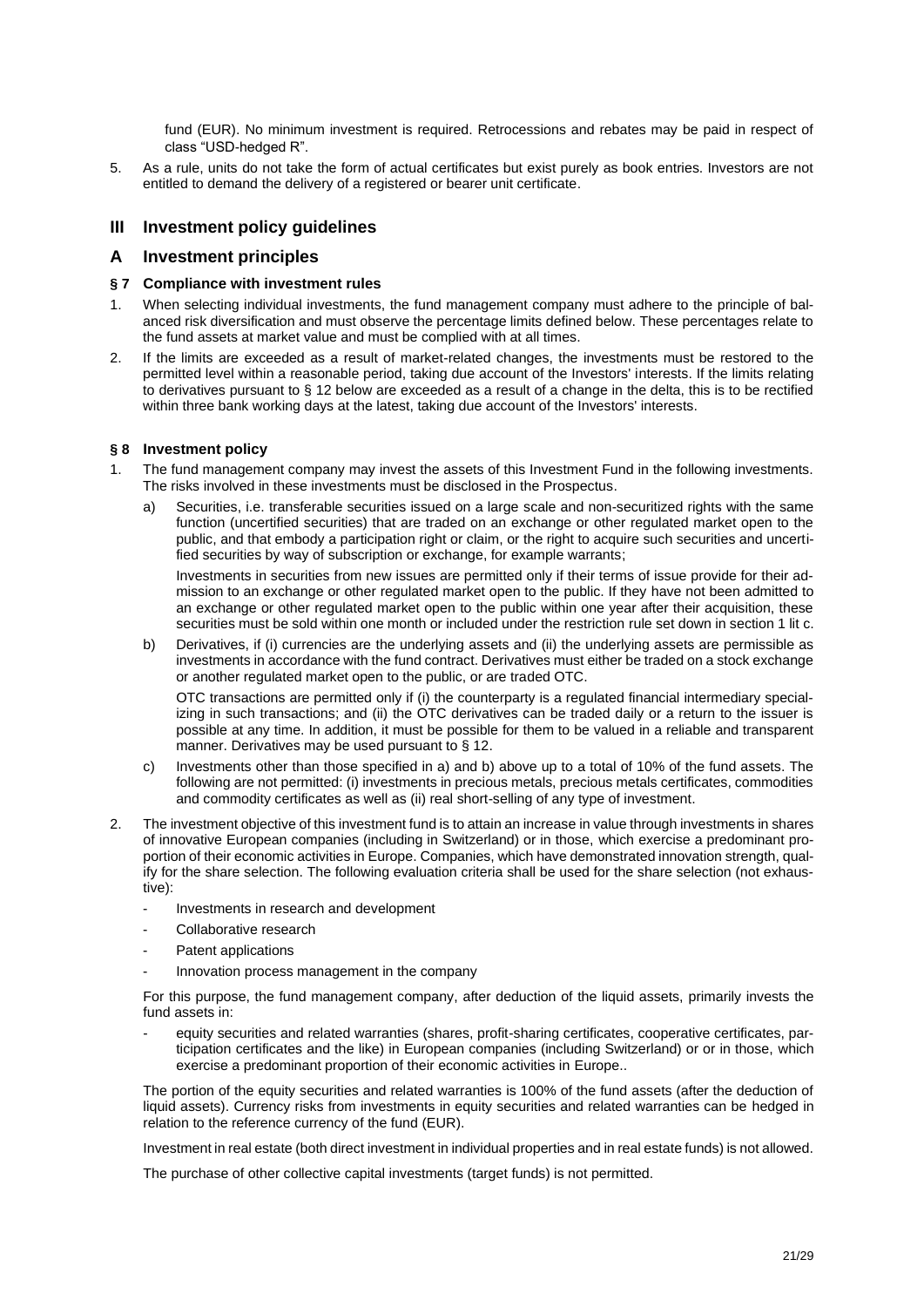#### **§ 9 Liquid assets**

The fund management company may also hold liquid assets in an appropriate amount in the investment fund's accounting currency and in any other currency in which investments are permitted. Liquid assets comprise bank deposits at sight and time deposits with maturities up to twelve months.

#### <span id="page-23-0"></span>**B Investment techniques and instruments**

#### **§ 10 Securities Lending**

The fund management company does not engage in securities lending activities.

#### **§ 11 Pension Funds**

The fund management company does not engage in securities repurchase agreements.

#### **§ 12 Derivatives**

- 1. The fund management company may use derivatives. It ensures that, even in exceptional market conditions, the financial effect of using derivatives does not result in a deviation from the investment objectives set out in the present Fund Contract and in the Prospectus, and that it does not change the investment character of the Investment Fund. Furthermore, the underlyings of the derivatives must be permissible investments according to the present Fund Contract.
- 2. Commitment Approach I is applied to the assessment of risk. Taking into account the necessary coverage set out in this paragraph, the use of derivatives does not result in a leverage effect on the fund assets, neither does it correspond to short selling.

The fund management company must, at all times, be able to meet the payment and delivery obligations entered into in respect of the derivatives from the fund assets in accordance with the legislation on collective investment schemes.

- 3. Only basic types of derivative may be used. These comprise:
	- a) Forward transactions (futures), whose value is linearly dependent on the underlying asset.
- 4. The financial effect of the derivatives is similar to either a sale (exposure-reducing derivative) or a purchase (exposure-increasing derivative) of an underlying security.
- 5.
- a) In the case of exposure-reducing derivatives, subject to letter b) and d) below, the arising obligations must be covered at all times by the underlyings of the derivative.
- b) Cover with investments other than the underlyings is permitted in the case of exposure-reducing derivatives that relate to an index which is
	- calculated by an independent external office;
	- representative of the investments serving as cover;
	- in adequate correlation to these investments.
- c) The fund management company must have unrestricted power to dispose of these underlyings or investments at all times.
- d) An exposure-reducing derivative may be weighted by the delta in the calculation of the corresponding underlyings.
- 6. The Fund Management Company may use both standardized and non-standardized derivatives. It may conclude transactions in derivative financial instruments on an exchange or other regulated market open to the public, or in OTC (over-the-counter) trading.
- 7.
- a) The Fund Management Company may conclude OTC transactions only with regulated financial intermediaries specialized in such types of transactions that ensure proper execution of the contract. If the counterparty is not the Custodian Bank, the former or its guarantor must have a high credit rating.
- b) It must be possible to reliably and verifiably value an OTC derivative on a daily basis and to sell, liquidate or close out the derivative at market value at any time.
- c) If no market price is available for an OTC-traded derivative, it must be possible to determine the price at any time using an appropriate valuation model that are recognized in practice, based on the underlyings from which the derivative was derived. Before concluding a contract for such a derivative, specific offers must, in principle, be obtained from at least two counterparties and the contract concluded with the counterparty providing the most favorable offer in terms of price. Deviations from this principle are permitted for reasons relating to risk diversification, or where other parts of the contract such as credit rating or the range of services offered by the counterparty render another offer more advantageous overall for the investors. Furthermore, and by way of exception, the requirement to obtain offers from at least two potential counterparties may be dispensed with if this is in the investors' best interests. The reasons for doing so must be clearly documented as must the conclusion of the contract and pricing.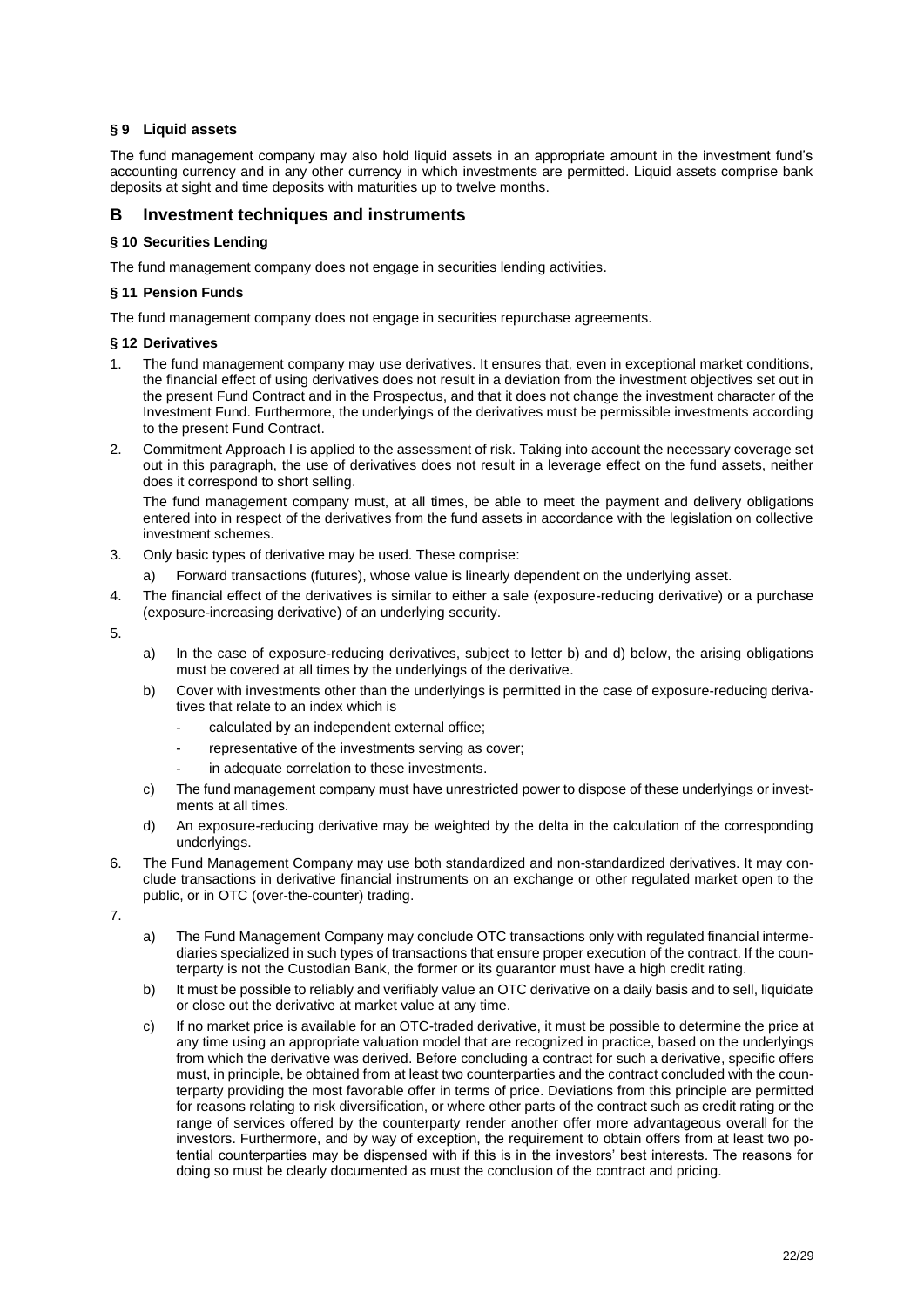- 8. In complying with the statutory and contractual investment restrictions (maximum and minimum limits), derivatives shall be accounted for in accordance with the legislation on collective investment schemes.
- 9. The prospectus shall contain further information on:
	- the importance of derivatives as part of the investment strategy;
	- the effect of the use of derivatives on the risk profile of the investment fund;
	- the counterparty risks of derivatives;
	- the collateral strategy.

#### **§ 13 Raising and granting loans**

- 1. The fund management company may not grant loans for the fund's account.
- 2. The fund management company may borrow the equivalent of up to 10% of the net fund assets on a temporary basis. The maximum repayment term is 12 months.

#### **§ 14 Encumbrance of the fund's assets**

- 1. No more than 25% of the Fund's net assets may be pledged or ownership thereof transferred as collateral by the fund management company at the expense of the Investment Fund.
- 2. The fund's assets may not be encumbered with guarantees.

#### <span id="page-24-0"></span>**C Investment restrictions**

#### **§ 15 Risk diversification**

#### Investment restrictions concerning the investment fund

- 1. The rules on risk diversification include the following:
	- a) investments pursuant to § 8, with the exception of index-based derivatives, provided the index is sufficiently diversified, is representative of the market to which it relates, and is published in an appropriate manner;
	- b) liquid assets pursuant to  $\S$  9;
	- c) claims against counterparties arising from OTC transactions.
- 2. Companies, which form a group in accordance with international accounting standards, are deemed to be a single issuer.
- 3. Including the derivatives, the fund management company may invest up to 10% of the fund assets in securities from the same issuer. The total value of the securities of issuers in which more than 5% of the fund assets are invested may not exceed 40% of the fund assets. This is subject to the terms and conditions in sections 4 and 5.
- 4. The fund management company may invest up to a maximum of 20% of the fund assets in sight and time deposits with the same bank. This limit includes both liquid assets pursuant to § 9 as well as investments in bank assets pursuant to § 8.
- 5. The fund management company may invest up to a maximum of 5% of the fund assets in OTC transactions with the same counterparty. If the counterparty is a bank domiciled in Switzerland or in a member state of the European Union or another country in which it is subject to supervision equivalent to that in Switzerland, this limit shall be increased to 10% of the fund assets.

If the claims arising from OTC transactions are hedged using collateral in the form of liquid assets in accordance with the relevant provision of the Swiss Liquidity Ordinance, such claims are not included in the calculation of counterparty risk.

- 6. Investments, deposits and claims pursuant to sections 3 to 5 above and issued by the same issuer or borrower may not exceed 20% in total of the fund assets.
- 7. Investments pursuant to section 3 above of the same group of companies may not in total exceed 20% of the fund assets.
- 8. The fund management company may acquire for the fund assets less of 10% of the non-voting securities of the same issuer.

Investment restrictions concerning the fund management company

#### 9. *Basic regulation*

The fund management company may not acquire any equity securities that in total account for more than 10% of the voting rights or that allow it to exercise a significant influence on the management of an issuer ("basic rule").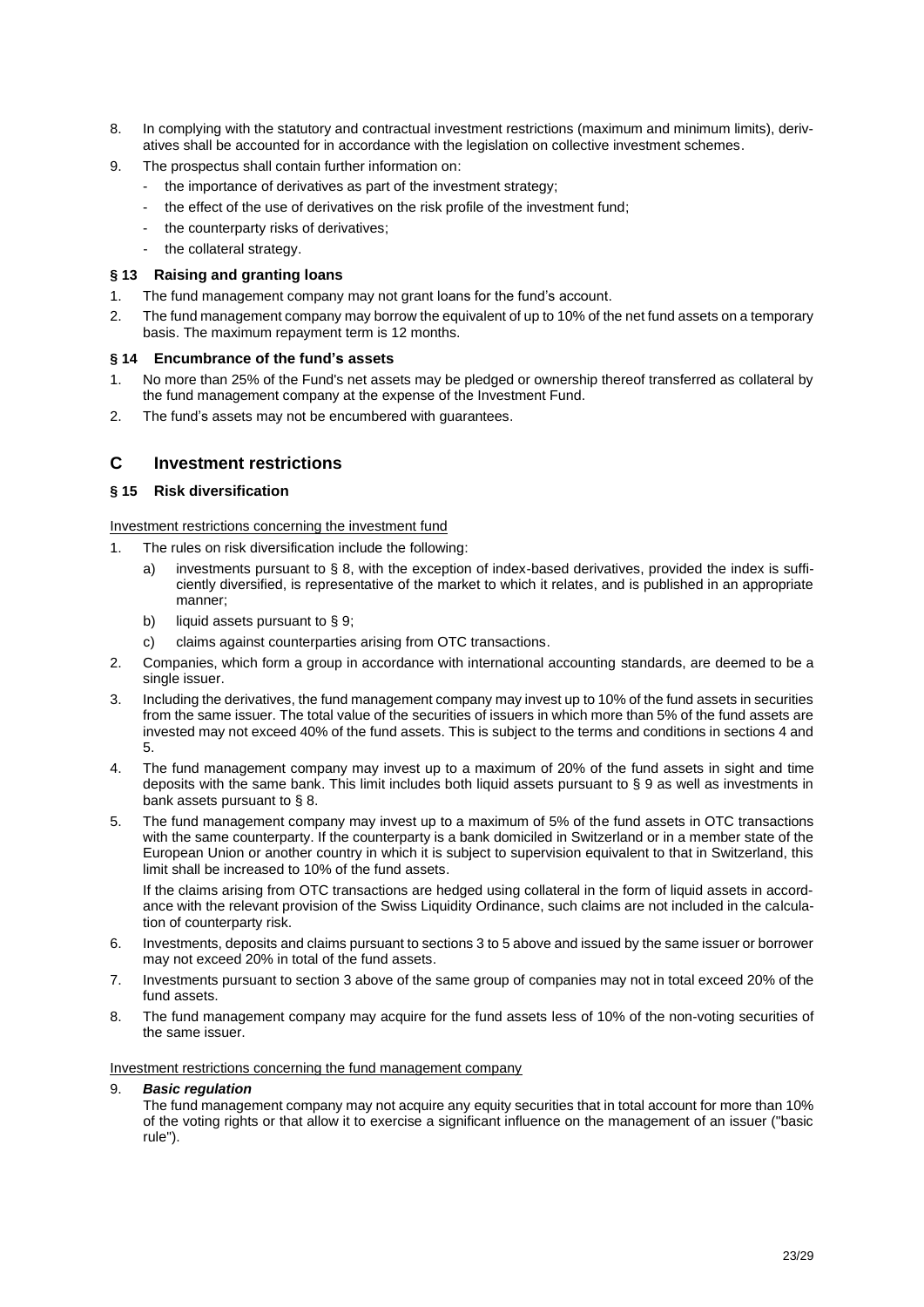#### *Exemption*

In deviation from the basic regulation above, the fund management may apply the following limits to funds with an investment policy focus on equity securities in "Swiss small & mid cap companies" or "gold mining companies worldwide":

*a) Investment segment: "Swiss Small & Mid Cap Companies".*

For funds with an investment policy focus on equity securities in "Swiss Small & Mid Cap Companies" (as defined by SIX Swiss Exchange AG as well as all unlisted Swiss companies), the fund management company may not acquire more than 20% of the equity securities of an issuer from this investment segment, consolidated across all funds with this investment policy focus, whereby the exercise of voting rights is limited to a maximum of 17% in total.

For all other issuers which are not allocated to the investment segment "Swiss Small & Mid Cap Companies", the basic regulation above applies.

#### *b) Investment Segment: "Gold Mining Companies Worldwide*

For funds with an investment policy focus on equity securities in "gold mining companies worldwide", the fund management may not acquire more than 20% of the equity securities of an issuer from this investment segment, consolidated across all funds with this investment policy focus, whereby the exercise of voting rights is limited to a maximum of 17% in total.

For all other issuers which are not allocated to the investment segment "Gold mining companies worldwide", the basic regulation above applies.

#### *c) Investment segment: "Others*

For all funds that have neither an investment policy focus on equity securities in "Swiss small & mid cap companies" (as defined by SIX Swiss Exchange AG as well as all unlisted Swiss companies) nor on equity securities in "gold mining companies worldwide", the fund management company may not acquire equity securities of issuers from these two investment segments that in total account for more than 6% of the voting rights.

For all other issuers that are not allocated to either of the two investment segments "Swiss Small & Mid Cap Companies" and "Gold Mining Companies Worldwide", the basic rule above applies.

#### *Maximum limit per issuer (cumulative at fund management level)*

Irrespective of the above rules, the fund management company may under no circumstances hold or exercise more than 20% of the participation rights or 17% of the voting rights of an issuer, cumulated across all funds managed by it and across all investment segments.

#### *Classification of the fund*

Based on its investment policy, this fund has been allocated to the investment segment "Other". The classification of a fund may be adjusted in the event of changing circumstances.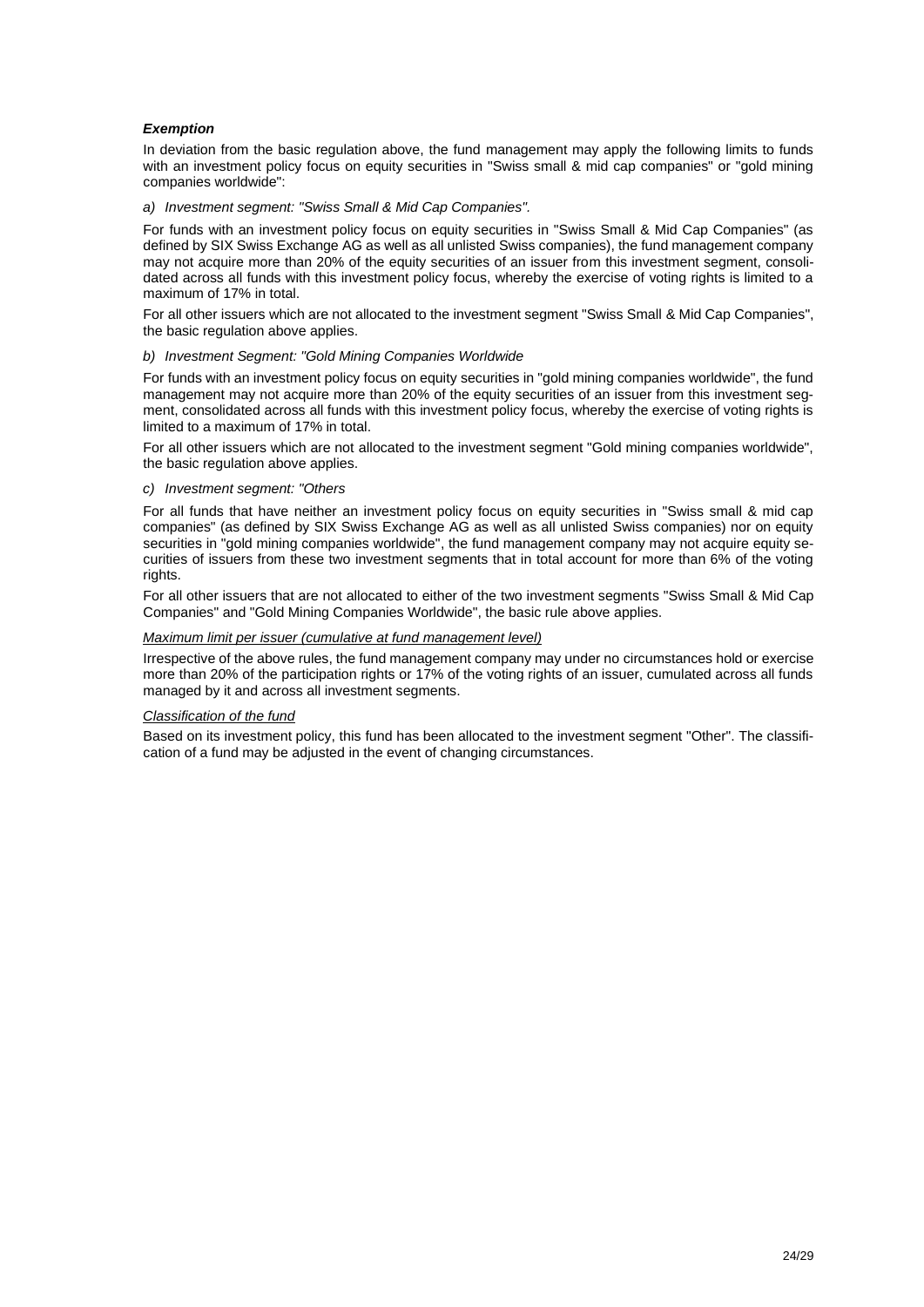#### <span id="page-26-0"></span>**IV Calculation of the net asset value, and the issue and redemption of units**

#### **§ 16 Calculation of the net asset value**

- 1. The net asset value of the investment fund and the proportions attributable to the individual classes (percentages) is calculated in reference currency of the individual classes at the market value at the market value as at the end of the financial year and for each day on which units are issued or redeemed. The fund assets will not be calculated on days on which the exchanges / markets in the fund's main investment countries are closed (e.g. bank and stock exchange holidays).
- 2. Securities traded on an exchange or other regulated market open to the public are to be valued at the current prices paid on the main market. Other investments or investments for which no current price is available are to be valued at the price that would probably have been obtained in a diligent sale at the time of the estimate. In such cases, the Fund Management Company will use appropriate and recognized valuation models and principles to determine the market value.
- 3. Bank deposits are valued at the amount of the claim plus accrued interest. If there are significant changes in market conditions or credit rating, the valuation principles for time deposits will be adjusted in line with the new circumstances.
- 4. The net asset value of unit of a given class is determined by the proportion of the market value of the fund assets attributable to that unit class, less any of the fund liabilities that are attributed to that unit class, divided by the number of units of that class in circulation. It will be rounded up to the smallest unit of the reference currency of a given unit class..
- 5. The percentages of the market value of the Fund's net assets (fund assets less liabilities) attributable to the individual unit classes is determined for the first time at the initial issue of more than one class of units (if this occurs simultaneously) or the initial issue of a further unit class. The calculation is made on the basis of the assets accruing to the Fund for each unit class. The percentage is recalculated when one of the following events occurs:
	- a) when units are issued and redeemed;
	- b) on the cut-off date for distributions, provided that (i) such distributions are made only for individual unit classes (distribution classes), or provided that (ii) the distributions of the various unit classes differ as percentages of their individual net asset values, or provided that (iii) different commission or costs, as percentages, are charged on the distributions of the various unit classes;
	- c) when the net asset value is calculated, as part of the allocation of liabilities (including due or accrued costs and commissions) to the various unit classes, provided that the liabilities of the various unit classes differ as percentages of their individual net asset values, especially if (i) different commission rates are applied to the various unit classes or if (ii) class-specific costs are charged;
	- d) when the net asset value is calculated, as part of the allocation of income or capital gains to the various unit classes, provided the income or capital gains originate from transactions made solely in the interests of one unit class or in the interests of several unit classes, but not in proportion to their share of the net fund assets.

#### **§ 17 Issue and redemption of units**

- 1. Subscription and redemption orders for units will be accepted on the order day up to a certain cut-off time specified in the Prospectus. The definitive price of the units for the issues and redemptions is determined at the earliest on the bank working day following the day the order is placed (valuation day). This is referred to as "forward pricing". The details are governed by the Prospectus.
- 2. The issue and redemption price of units is based on the net asset value per unit, calculated pursuant to § 16 on the valuation day on the basis of the closing prices from the previous day.

Incidental costs (specifically standard brokerage charges, commissions, taxes, and fees) incurred by the Investment Fund in connection with the investment of the amount paid in, or with the sale of that portion of investments corresponding to the redeemed unit(s), will be charged to the fund assets.

- 3. The Fund Management Company may suspend the issue of units at any time, and may reject applications for the subscription or conversion of units.
- 4. The Fund Management Company may, temporarily and by way of exception, defer repayment in respect of fund units in the interests of all Investors:
	- a) if a market which is the basis for the valuation of a significant proportion of the fund assets is closed, or if trading on such a market is restricted or suspended;
	- b) in the event of a political, economic, military, monetary or other emergency;
	- c) if, owing to exchange controls or restrictions on other asset transfers, the fund can no longer transact its business;
	- d) in the event of large-scale redemptions that could significantly affect the interests of the remaining investors.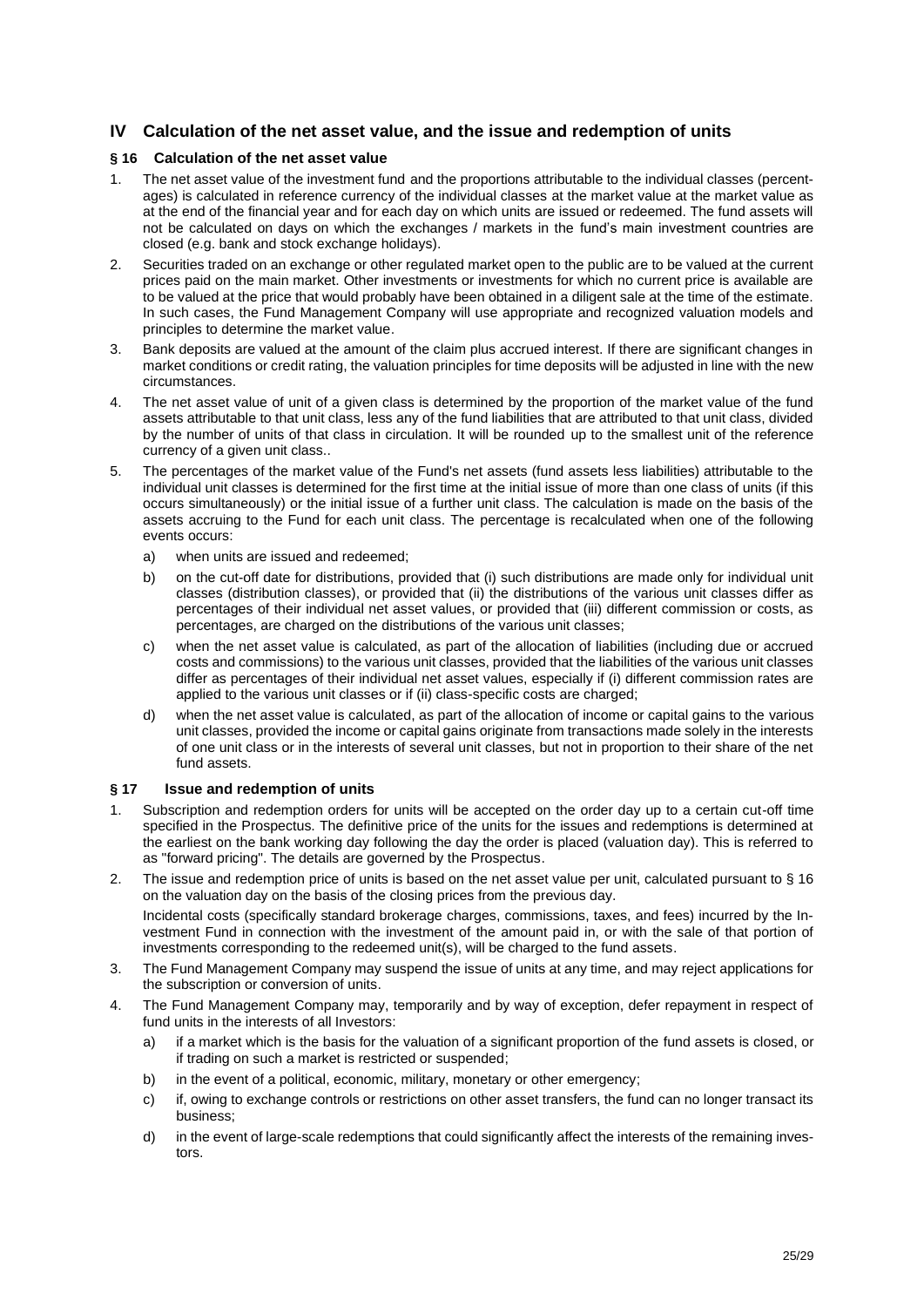- 5. The Fund Management Company will immediately inform the audit firm and the supervisory authority of any decision to defer redemptions. It must also inform the Investors in a suitable manner.
- 6. No units will be issued for as long as repayments in respect of units are deferred for the reasons stipulated under point 4 a) to c).

#### <span id="page-27-0"></span>**V Fees and incidental costs**

#### **§ 18 Fees and incidental costs charged to the investor**

- 1. No issuing or redemption commission is charged to the investor on the subscriptions and redemptions of units of classes "EUR A", "EUR B", "EUR D", "CHF-hedged" and "CHF-hedged R".
- 2. When units of Class "EUR E" and "USD-hedged R" are issued, the investor may be charged issuing commissions of max. 5% in favour of the Custodian Bank and/or distributors. No redemption commissions are charged to the investor on the redemption of Class "EUR E" and "USD-hedegd R" Shares.
- 3. No charges are applied for the switch from one share class to the other by the fund management company respectively its delegated parties.

#### **§ 19 Fees and incidental costs charged to the fund's assets**

1. For the administration, asset management and distribution of the Investment Fund, the fund management company will charge the Investment Fund a commission not exceeding 1.75% p.a. of the Fund's net asset value, to be charged to the fund assets on a pro rata basis every time the net asset value is calculated, and paid out at the end of each month (management fee).

The management fee differs with the individual unit classes as follows:

| Management fee charged by the fund management company to the "EUR A"-class                        | max. 1.50% p.a. |
|---------------------------------------------------------------------------------------------------|-----------------|
| Management fee charged by the fund management company to the "EUR B"-class                        | max. 1.75% p.a. |
| Management fee charged by the fund management company to the "EUR D"-class"                       | max. 1.50% p.a. |
| Management fee charged by the fund management company to the "EUR E"-class"                       | max. 2.00% p.a. |
| Management fee charged by the fund management company to the "CHF-hedged"-class                   | max. 1.50% p.a. |
| Management fee charged by the fund management company to the "CHF-hedged R"-class max. 1.75% p.a. |                 |
| Management fee charged by the fund management company to the "USD-hedged R"-class max. 1.75% p.a. |                 |

The rate of the management fee actually charged is stated in the annual and semi-annual reports.

2. For the safekeeping of the fund assets, the handling of the fund's payment transactions and performance of the other tasks of the custodian bank listed under § 4, the custodian bank shall charge the custodian bank of the investment fund an annual commission not exceeding 0.1% of the fund's net asset value, to be charged to the fund assets on a pro rata basis every time the net asset value of the fund assets is calculated and paid out at the end of each month (custodian bank fee).

The rate of the custodian bank fee actually charged shall be stated in the annual and semi-annual reports.

- 3. The custodian bank does not charge the investment fund any commission for the payment of the annual income to the investors.
- 4. Furthermore, the Fund Management Company and the Custodian Bank are entitled to reimbursement of the following costs incurred in executing the Fund Contract:
	- a) the supervisory authority's fees in relation to the establishment, amendment, liquidation or merger of the Fund;
	- b) the supervisory authority's annual fees;
	- c) the audit firm's fees for annual auditing as well as certification in the case of establishment, amendments, liquidation or mergers of the Fund;
	- d) fees for legal and tax advisors in connection with the establishment, amendment, liquidation or merger of the Fund, as well as generally upholding the interests of the Fund and its Investors;
	- e) the cost of publishing the net asset value of the Fund, together with all the costs of providing notices to Investors, including translation costs, provided such costs cannot be ascribed to any failure on the part of the Fund Management Company;
	- f) the cost of printing legal documents, as well as the Fund's annual and semi-annual reports;
	- g) the cost of any registration of the Fund with a foreign supervisory authority, and specifically the commissions levied by the foreign supervisory authority, translation costs, and remuneration for the representative or paying agent abroad;
	- h) costs relating to the exercising of voting rights or creditors' rights by the Fund, including the cost of fees paid to external advisors;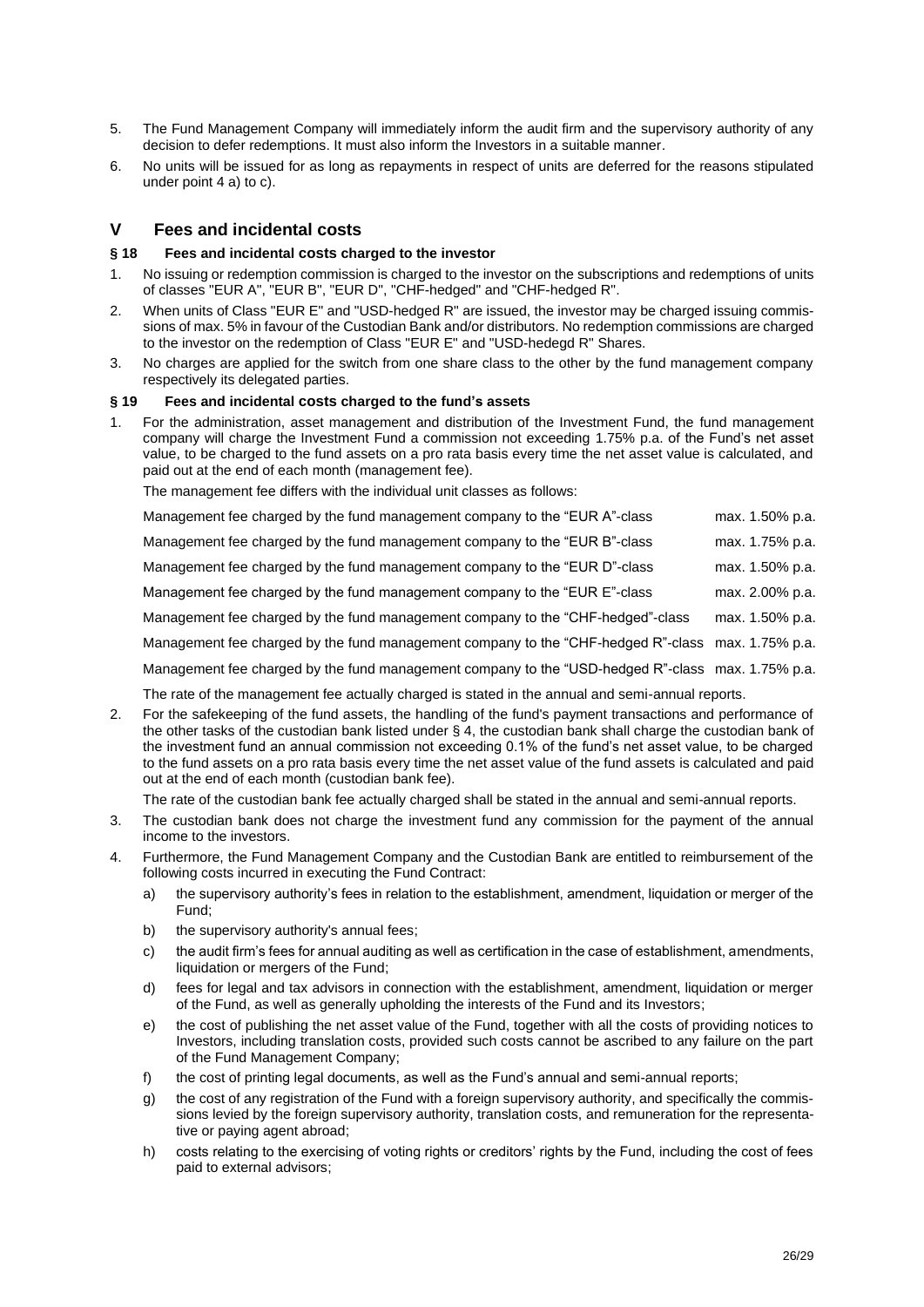- i) costs and fees relating to intellectual property registered in the name of the Fund or with rights of use for the Fund;
- j) all costs, which are incurred through the taking of extraordinary steps to protect investor interests by the fund management company, the asset manager of collective capital investments or the custodian bank.
- 5. The investment fund shall also bear all incidental costs for the purchase and sale of investments (standard brokerage fees, commissions and taxes) incurred in the management of the fund's assets. These costs will be offset directly against the stated acquisition or saleable value of the respective investments.
- 6. The fund management company and its agents may, in accordance with the provisions of the Prospectus, pay retrocessions as remuneration for distribution activity in respect of fund units, and rebates to reduce the fees or costs incurred by the Investor and charged to the fund.

#### <span id="page-28-0"></span>**VI Financial statements and audit**

#### **§ 20 Financial statements**

- 1. The fund's accounting currency is the euro (EUR).
- 2. The financial year runs from the 1 January to 31 December.
- 3. The Fund Management Company publishes an audited annual report for the Investment Fund within four months of the end of the financial year.
- 4. The Fund Management Company publishes a semi-annual report within two months of the end of the first half of the financial year.
- 5. The Investor's right to obtain information under § 5.4 is reserved.

#### **§ 21 Audit**

The audit firm examines each year whether the Fund Management Company and the Custodian Bank have complied with the statutory and contractual provisions, and with the code of conduct of the Swiss Funds & Asset Management Association SFAMA. The annual report contains a short report by the audit firm on the published annual financial statements.

#### <span id="page-28-1"></span>**VII Appropriation of net income**

#### **§ 22**

- 1. The net income of the Fund will be added on an annual basis to the fund assets for reinvestment, subject to any taxes and duty charged on the reinvestment.
- 2. Capital gains realized on the sale of assets and rights may be distributed by the Fund Management Company or retained for the purpose of reinvestment.

#### <span id="page-28-2"></span>**VIII Publication of official notices by the investment fund**

#### **§ 23**

- 1. The medium of publication of the Investment Fund is the print medium or electronic medium specified in the prospectus. Notification of any change in the medium of publication must be published in the medium of publication.
- 2. The following information must, in particular, be published in the medium of publication: summaries of material amendments to the fund contract, indicating the offices from which the amended wording may be obtained free of charge; any change of fund management company and/or custodian bank; the creation, dissolution or merger of unit classes; and the liquidation of the Investment Fund. Amendments that are required by law that do not affect the rights of Investors or are of an exclusively formal nature may be exempted from the duty to publish subject to the approval of the supervisory authority.
- 3. Each time units are issued or redeemed, the fund management company will publish the issue and the redemption prices or the net asset value together with a note stating "excluding commissions" for all unit classes on the homepage of the Swiss Fund Data AG (www.swissfunddata.ch). Prices must be published at least twice each month. The weeks and weekdays on which publications are made must be specified in the Prospectus. In addition the prices may be published in newspapers, magazines electronic media or price information systems as defined by the management company.
- 4. The prospectus with integrated fund contract, the key investor information document, and the latest annual or semi-annual reports may be obtained free of charge from the fund management company, the custodian bank and all distributors.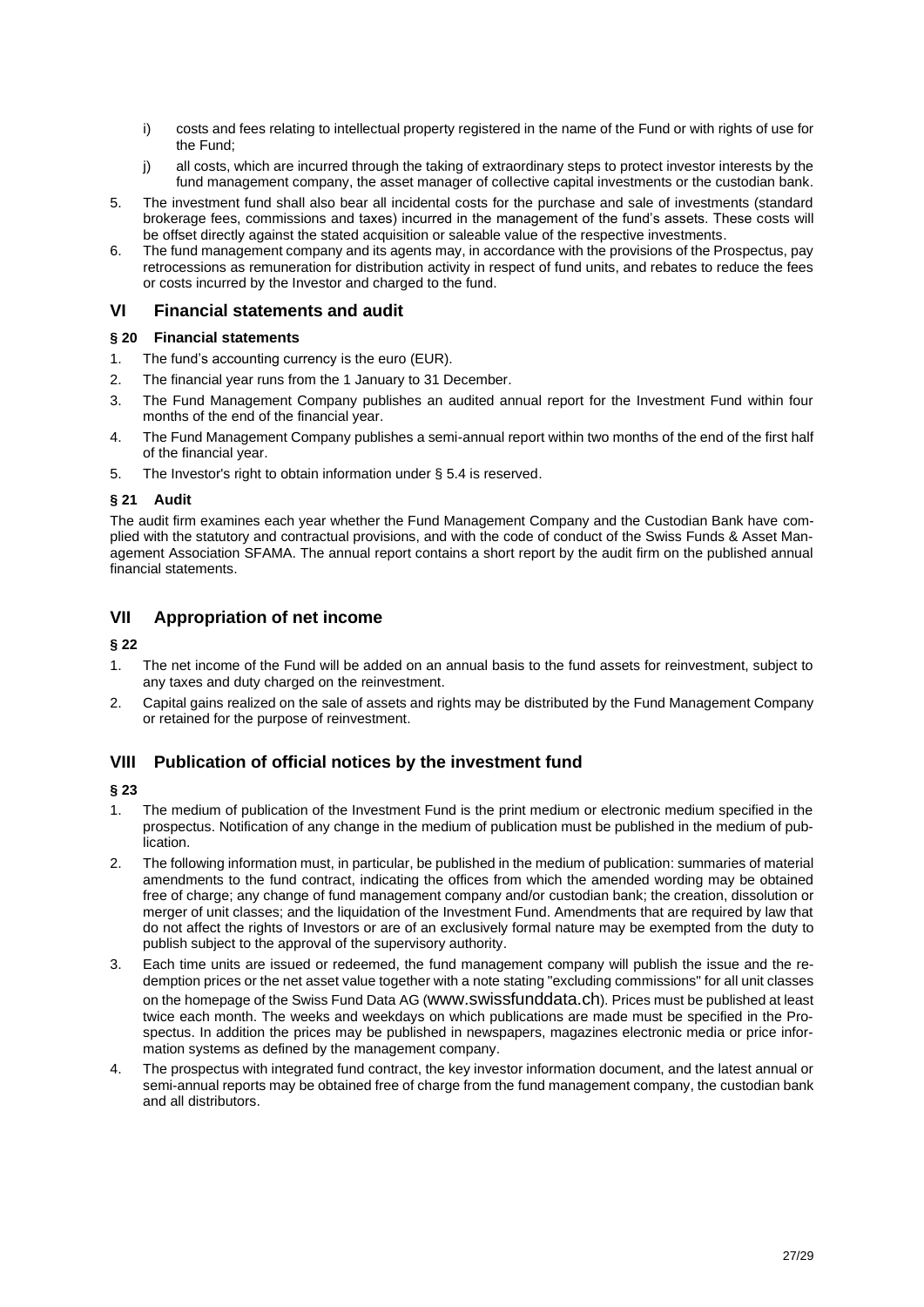#### <span id="page-29-0"></span>**IX Restructuring and dissolution**

#### **§ 24 Mergers**

- 1. Subject to the consent of the custodian bank, the fund management company may merge funds by transferring the assets and liabilities as at the time of the merger of the fund(s) being acquired to the acquiring fund. The investors of the fund(s) being acquired will receive the corresponding number of units in the acquiring fund. The fund(s) being acquired is/are terminated without liquidation when the merger takes place, and the fund contract of the acquiring fund will also apply for the fund(s) being acquired.
- 2. Investment funds may only be merged if:
	- a) the corresponding fund contracts provide for this;
	- b) they are administered by the same fund management company;
	- c) the corresponding fund contracts basically concur with regard to the following terms and conditions:
		- the investment policy, investment techniques, the risk distribution as well as the risks related to the investment,
			- the application of the net income and the capital gains from the sale of goods and rights,
			- the type, amount and calculation of all compensation, fees and redemption commissions as well as incidental casts for the purchase and sale of investments (brokerage fees, fees, expenses), which may be charged to the fund assets or the investors,
			- the redemption terms and conditions,
			- the duration of the contract and the terms for dissolution;
	- d) on the same day the assets of the investment funds are valued, the exchange relationship is calculated and the net asset value and the liabilities are assumed;
	- e) neither the investment fund nor the investors incur costs through this. The provisions referred to in article 19 point. 4. a), c) and d) remain reserved.
- 3. If the merger is likely to take more than one day, the supervisory authorities may permit a limited deferral of repayments of the units of the participating investment fund.
- 4. The fund management company shall present the intended changes to the fund contract as well as the intended merger together with the merger plan to the supervisory authority for review at least one month before the planned publication. The merger plan contains information about the reasons for the merger, the investment policy of the involved investment funds and the possible differences between the receiving and the transferred investment funds, the calculation of the exchange ratio, possible differences in compensations, possible tax consequences for the investment funds as well as a statement from the responsible auditors in accordance with the CISA.
- 5. The fund management company publishes the intended changes to the fund contract according to § 23 section 2 as well as the intended merger and its date together with the merger plan in the publication medium of the participating investment funds at least two months before the established effective date. When doing so, it informs the investors that they can file objections with the supervisory authorities against the intended changes to the fund contract within 30 days of the publication or they may request the redemption of their units.
- 6. The audit firm must check directly that the merger is being carried out correctly, and must submit a report containing its comments in this regard to the Fund Management Company and the supervisory authority.
- 7. The fund management company must inform the supervisory authority of the conclusion of the merger, and publish notification of the completion of the merger, confirmation from the audit firm of the proper execution of the merger, and the exchange ratio, without delay in the medium of publication of the funds involved.
- 8. The fund management company must make reference to the merger in the next annual report of the acquiring fund, and in the semi-annual report if published prior to the annual report. If the merger does not take place on the last day of the usual financial year, an audited closing statement must be produced for the fund(s) being acquired.